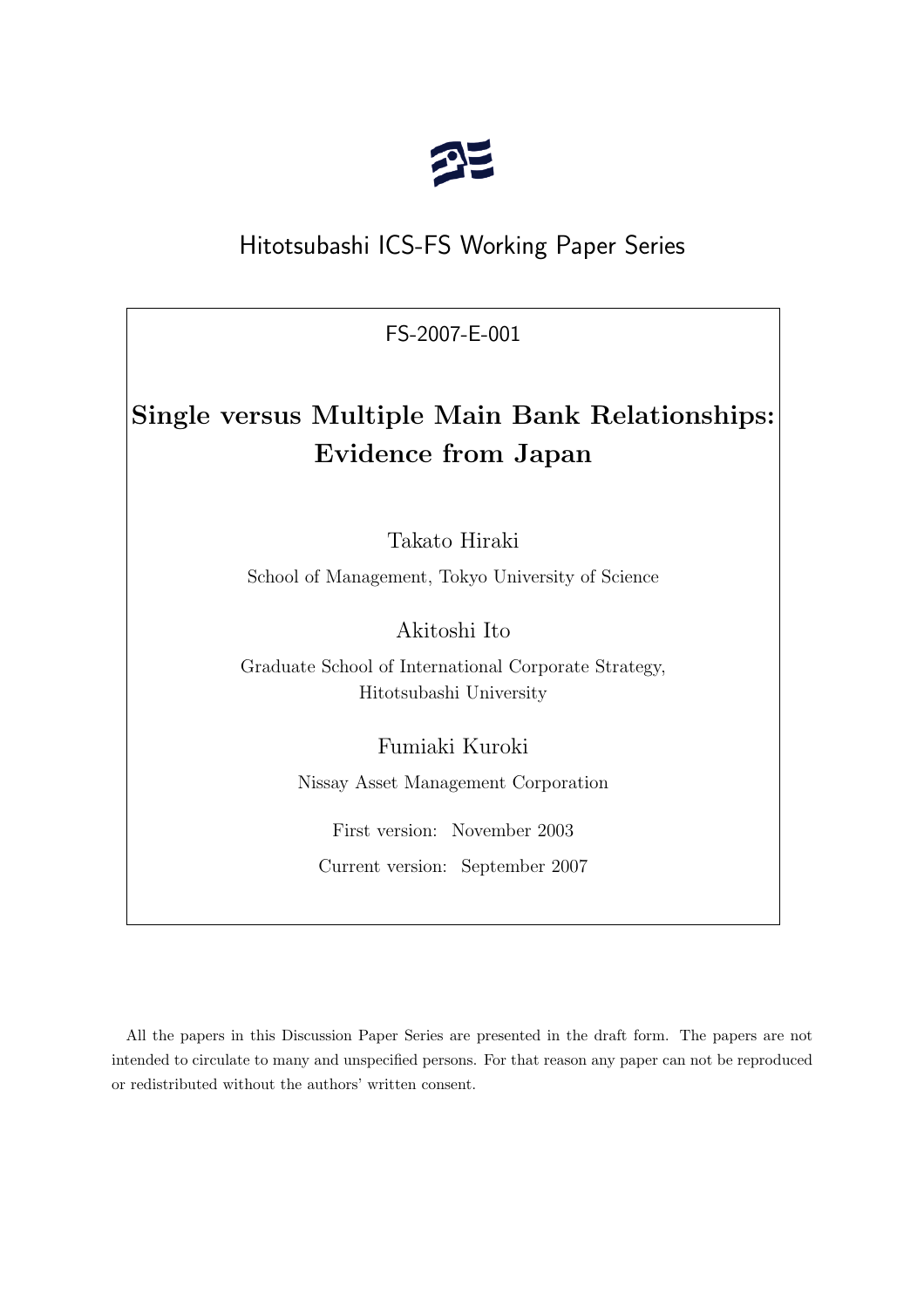## **Single versus Multiple Main Bank Relationships: Evidence from Japan**

**Takato Hiraki**(a)  **Akitoshi Ito**(b) and **Fumiaki Kuroki**(c)

(a) School of Management, Tokyo University of Science (hiraki@ms.kuki.tus.ac.jp) (b) Graduate School of International Corporate Strategy, Hitostubashi University  $(aito@ics.hit-u.ac.jp)$ 

(c) Nissay Asset Management Corporation

First Version: November, 2003 Current Version: September 2007

## **Abstract**

In this study, we investigate whether multiple main bank relationships reduce the so-called "hold-up costs" of bank financing (Rajan, 1992) in the context of main-bank system uniquely developed in Japan. We examine the panel data of companies listed on the Tokyo Stock Exchange, the first and second sections, during the period from 1991 to 1998. Our empirical results show that main bank borrowing is negatively related to the profitability of the firm, suggesting the presence of significant hold-up costs. However, they also show that multiple main bank relationships reduce the hold-up costs and potentially lead firms to higher profitability. This hold-up cost reducing effect of multiple main bank relationships is larger for the firms with the higher value of growth opportunities than those with the lower value of growth opportunities.

*Key words:* hold-up costs, multiple bank relationships, main bank, and Japanese firms *JEL classification:* G32; G34

**Correspondence to:** Akitoshi Ito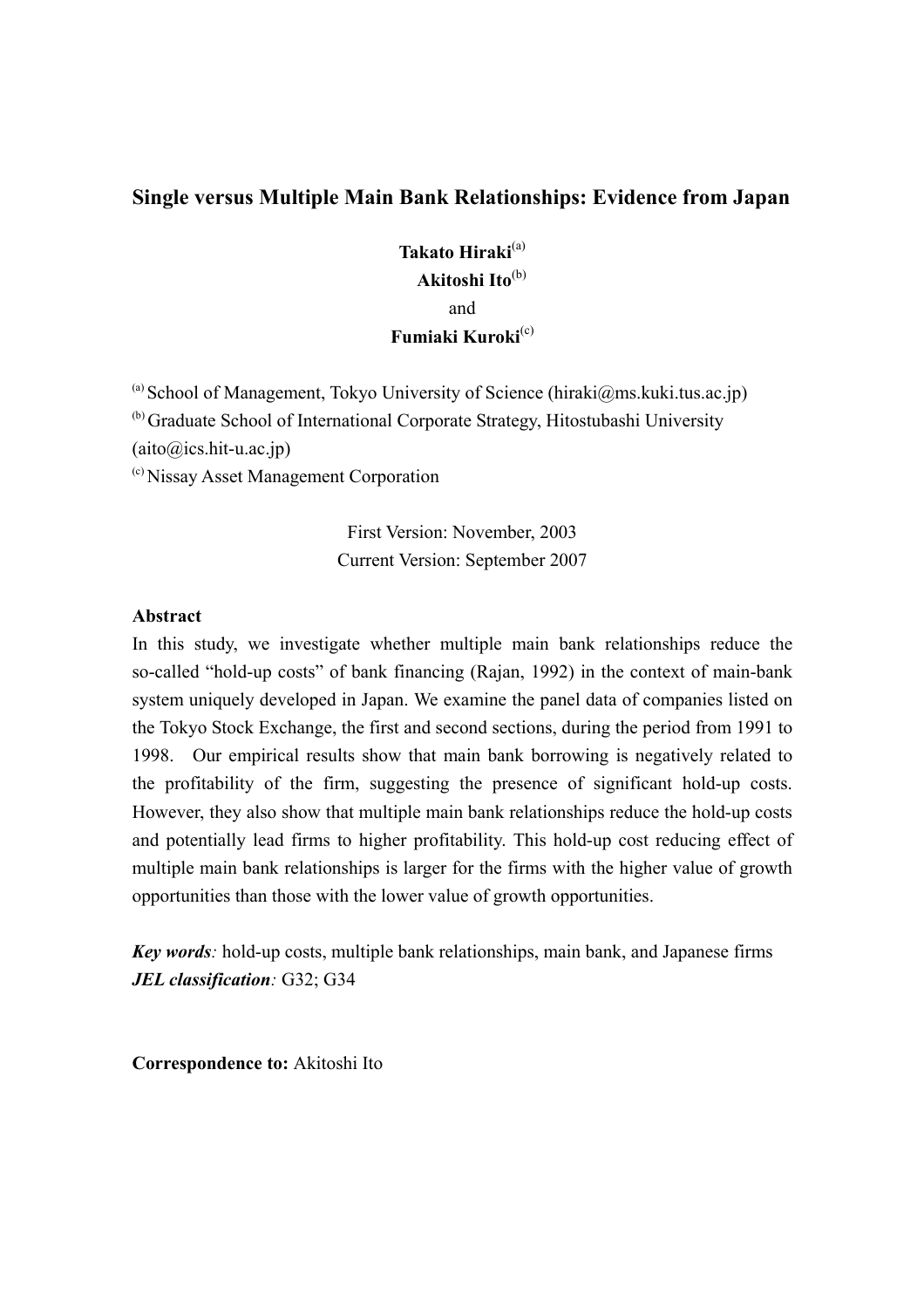## **Single versus Multiple Main Bank Relationships: Evidence from Japan**

## **Abstract**

In this study, we investigate whether multiple main bank relationships reduce the so-called "hold-up costs" of bank financing (Rajan, 1992) in the context of main-bank system uniquely developed in Japan. We examine the panel data of companies listed on the Tokyo Stock Exchange, the first and second sections, during the period from 1991 to 1998. Our empirical results show that main bank borrowing is negatively related to the profitability of the firm, suggesting the presence of significant hold-up costs. However, they also show that multiple main bank relationships can reduce the hold-up costs and lead firms to higher profitability. This hold-up cost reducing effect of multiple main bank relationships is larger for the firms with the higher value of growth opportunities than those with the lower value of growth opportunities.

*Key words:* hold-up costs, multiple bank relationships, main bank, and Japanese firms *JEL classification:* G32; G34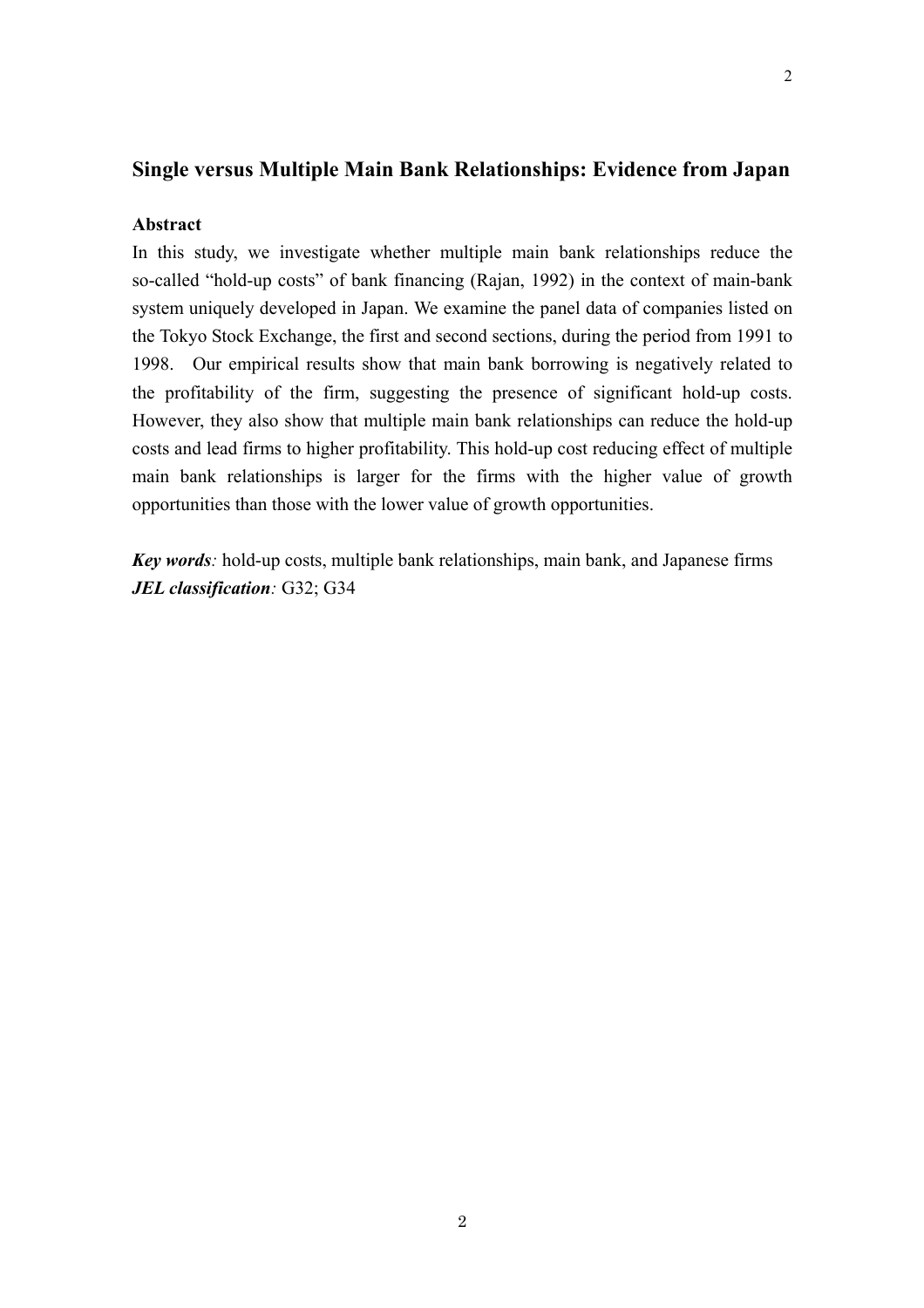#### **I. Introduction**

 $\overline{a}$ 

The benefits and costs of bank financing for firms are the focus of recent studies. A number of authors argue that information production and monitoring by banks mitigate information asymmetries and reduce agency costs of debt (see, for example, Diamond 1984 and 1991, Fama 1985, and Berlin and Loeys 1988). Past empirical studies report evidence consistent with such benefits of bank financing (see, for example, James 1987, Lummer and McConnell 1989, and Peterson and Rajan 1994). Bank financing induces certain costs, however. Rajan (1992) and Sharpe (1990) point out that a bank to monitor, monopolizing information, is able to extract rents from its client firms, which in turn leads them to distorted investment decisions. This negative externality on the firm value is called "the hold-up problem" of bank financing (Rajan, 1992).<sup>1</sup> The hold-up problem becomes more serious, the higher (lower) the hold-up costs (profitability) of the firm financing through a bank. Thus, the economic intuition behind the bank hold-up costs is quite simple.

The hold-up problem of bank financing can be mitigated by the alternative financing through public debts. But this may not be a viable solution all the time because of the significant agency costs associated with public debt financing. Still taking advantage of bank financing, an alternative and more practical way of reducing the hold-up costs is the use of several banks as opposed to of a single bank. Rajan (1992) and von Thadden (1994) argue that multiple bank relationships can mitigate the hold-up problem providing some room for competition among lender banks. In the meantime,

<sup>1</sup> Houston and James (1996) provide evidence consistent with significant hold-up costs for U.S. firms that rely on borrowing from a single bank.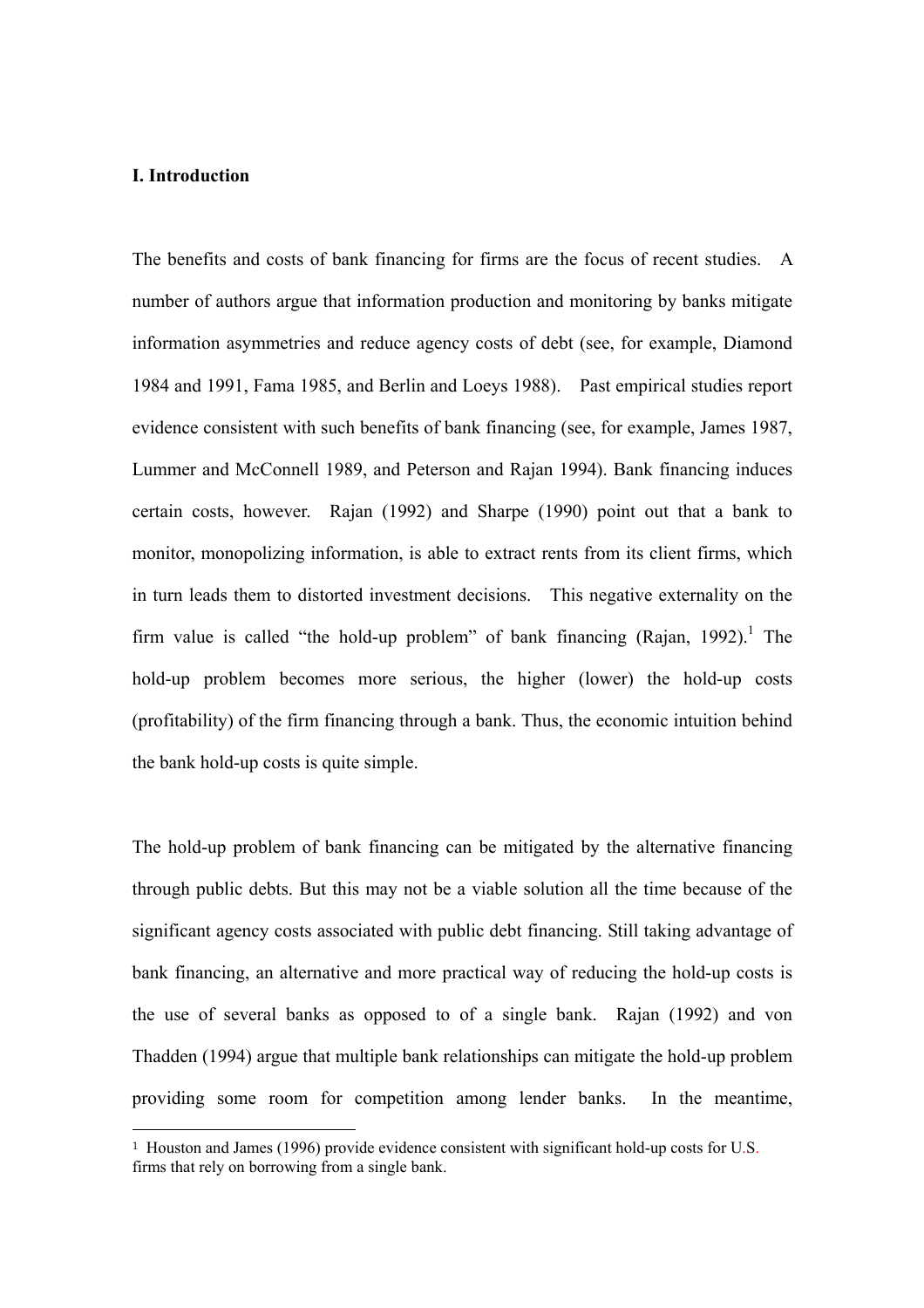maintaining the multiple bank relationship can be costly in a few other respects. First, duplicated monitoring is usually less efficient than monitoring by a single bank. Second, a free rider problem of multiple bank monitoring may result in rather weakened monitoring over the activities of the corporate borrower. Third, restructuring of debt claims with multiple banks is more difficult when fallen into financial distress. Therefore, the overall effectiveness of the multiple bank relationship in mitigating the hold-up problem is largely an empirical matter.

The single vs. multiple bank relationships is not very relevant to Japanese firms which typically depend on several banks including the main bank. After finding significant hold-up costs associated with the main bank relationship, this study investigates whether the multiple main bank relationship reduces the hold-up costs of "main-bank" involvement in public firms in Japan. We use the panel data of the firms listed on the Tokyo Stock Exchange (TSE), both first and second sections included, for the sample period of 1991-1999. Historically, a typical Japanese company has maintained a special tie with its main bank (Aoki, Patrick and Sheard, 1994). Following past studies (Kang and Shivdasani, 1997, and Morck, Nakamura and Shivdasani, 2000 among others), the main bank in this study is defined as the largest creditor to the firm, usually, among the several banks. However, this does not necessarily preclude the possibility that the number of largest creditors, i.e., main banks, can be more than one. It is very odd to find that most past empirical studies (see, for example, Hoshi, Kashyap and Sharfstein, 1990, Kaplan and Minton, 1994, Kang and Shivdasani, 1995 and Morck and Nakamura, 1999) do not pay much attention to this (multiple main bank) possibility or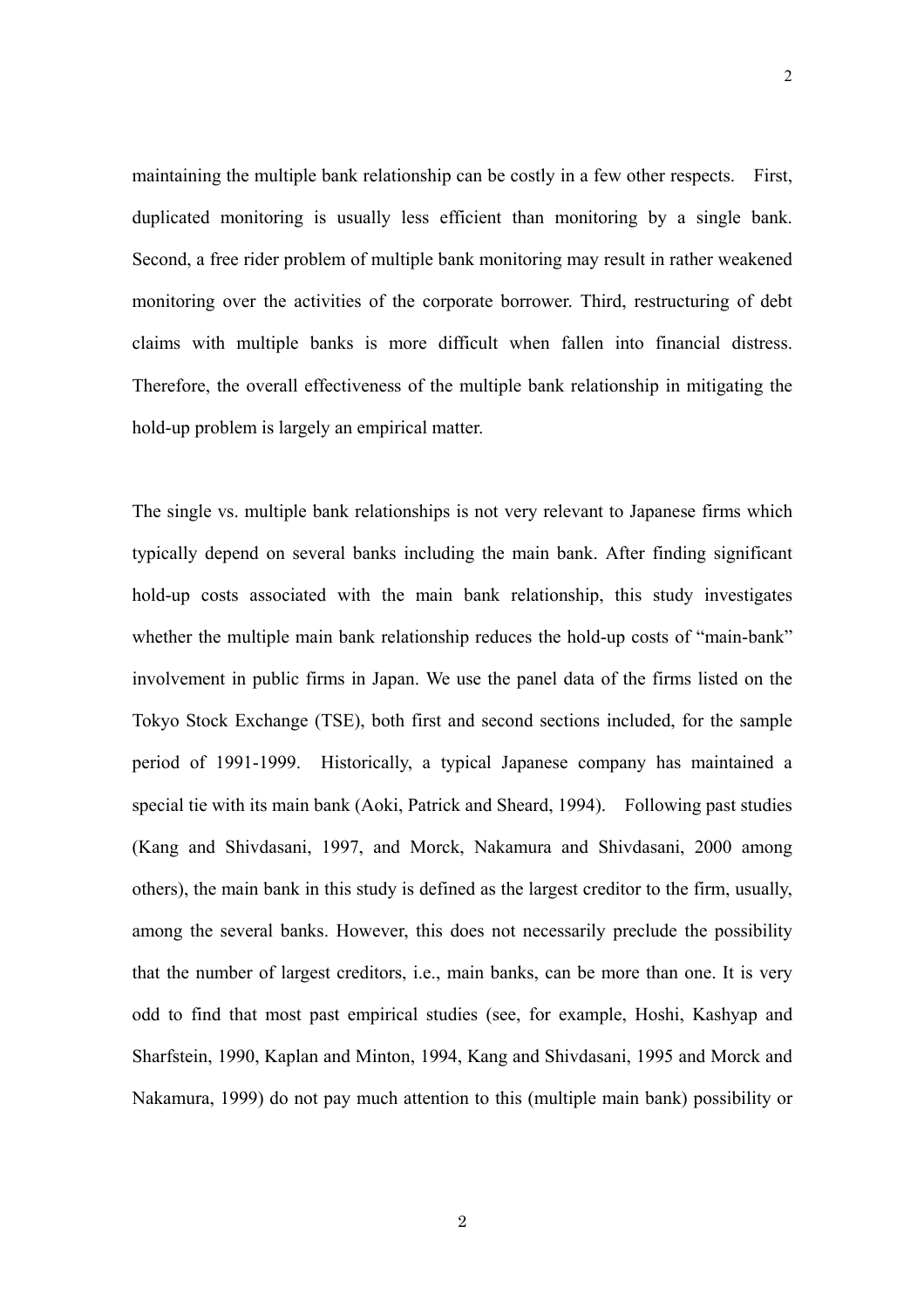they even implicitly assume that the firm has (to have) a single main bank.<sup>2,3</sup> Our data set actually shows that about 9.4 % of the firms with bank loans have multiple main banks based on our definition. All firms in our sample are classified into either the group with the single main bank or that of the multiple main bank relationship without much concerned with the qualitative difference between the real main bank, if it exists, and the sub-main bank(s). We subsequently confirm that this sub-sampling of the entire firms is relevant by showing higher profitability for the firms with multiple main banks than for those with a single main bank. We interpret this result as attributable to the significantly mitigated hold-up problem among the firms in the former group.

3

The relationship between a Japanese firm and its main bank(s) provides us with a unique experimental setting. The "hold-up costs" of bank financing proposed by Rajan (1992) can be more rigorously tested in the context of the Japanese main-bank system where a monitoring function is explicitly given to the main bank (Aoki, 1994). In that system, management interference as a part of main-bank monitoring is extremely costly for the bank because it usually involves a financial rescue. Because of this, the main bank has to extract the rent from the client firm for the system to be sustainable in the long run. Thus, in this study our main concern is whether added competition in monitoring can affect the overall hold-up costs. In other words, our concern is not with the number of banking relationships but with the number of main bank relationships.

2 For example, both of the popular quarterly investment guidebooks published by Toyo-keizai and Nikkei disallow each firm to have multiple main banks by discretionally choosing one out of multiple main bank candidates with the same largest amount of loans.

<sup>3</sup> See Horiuchi (1991) for institutional details about multiple main banks.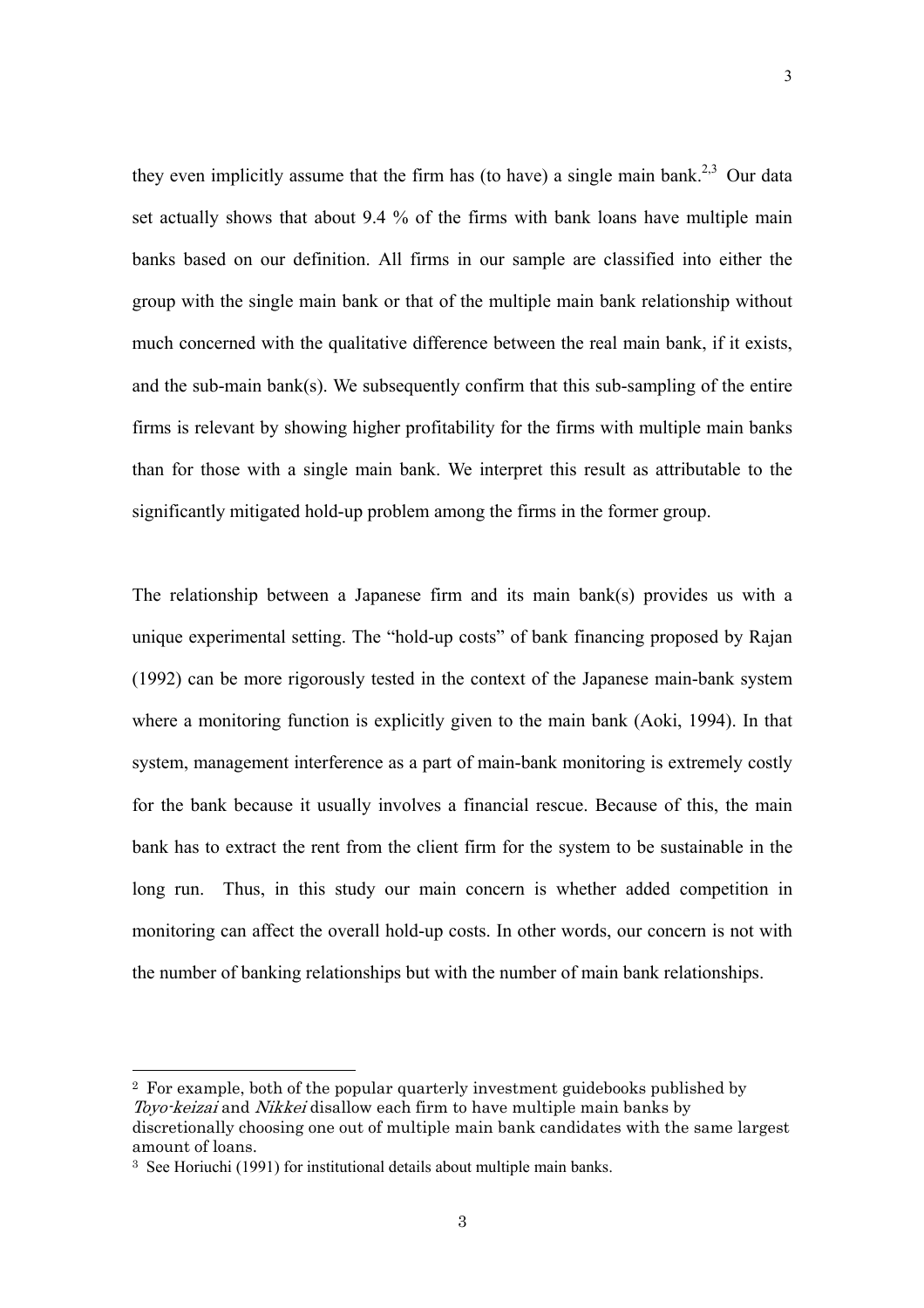It is well know the standard main bank relationship of the firms is based on a long-time implicit contract, thus it is quite stable. This is also confirmed by the data for our sample.<sup>4</sup> This general characteristic applies to the multiple main banks relationship, too. Given the stability of the main bank relationship, especially, of the multiple main bank relationship, the potentially existing endogeneity problem might not be an important issue in this study. Profitability or some other unknown factors might have initially caused the firm to shift its single main bank relationship to the multiple main bank relationship, but once established, the multiple main bank relationship becomes a stable system of such a firm. Using the data with very stable banking relationship we find that the multiple main bank relationship is positively related the reduction of the hold-up costs associated with a main bank tie. We do not discuss the reason why a majority of the sample firms knowingly and continuously rely on the single main bank policy, which is beyond the scope of this paper.

Past empirical studies provide mixed evidence about the effectiveness of multiple banks in reducing the hold-up costs. Houston and James (1996) report evidence that multiple bank relationships reduce the hold-up costs for large U.S. firms. In contrast, Degryse and Ongena (2001) show that multiple bank relationships reduce the profitability of Norwegian firms as borrowers from bank(s). The results of Cole (1998) indicate that multiple sources of creditors are likely to reduce the probability of obtaining additional credit for small U.S. firms.

<sup>4</sup> Among the firms listed on the TSE in fiscal year 1991 which had a single main bank, only 8.9 percent of the firms changed their largest lender bank over the four-year course through fiscal year 1995, implying that a little more than two out of the one hundred firms change their main bank(s) per year. Out of this rare change of main banks, the occurrence of changes between the single and the multiple main bank relationship is further reduced to almost nil.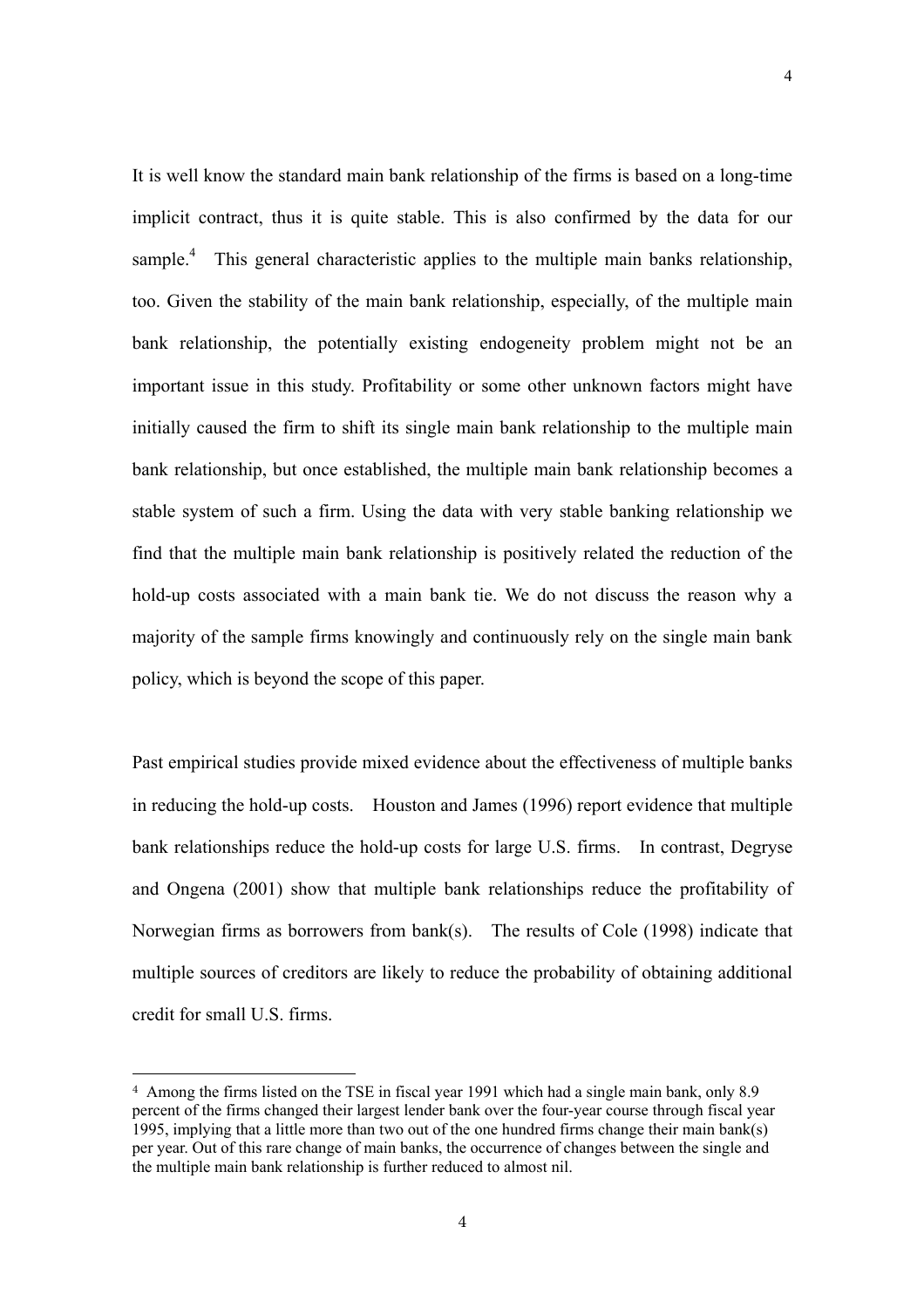Turning to the case of Japanese bank-firm relationships, many authors show that the main bank plays an important monitoring function and the firm's special tie with the main bank reduces information asymmetries (see Aoki, Patrick and Sheard, 1991, Kaplan and Minton, 1994, Kang and Shivdasani, 1995 and Morck and Nakamura, 1999 among others). However, more recent studies (Weinstein and Yafeh, 1998, Pinkowitz and Williamson, 2001 and Hiraki et al., 2003) suggest that the hold-up costs are also significant for Japanese companies that maintain a tie with the main bank. Weinstein and Yafeh (1998) find that Japanese companies with a main bank tie tend to exhibit low profitability and low growth. Hiraki et al. (2003) also report that main bank borrowing is negatively related to firm value. Finally, Pinkowitz and Williamson (2001) show that Japanese firms with a main bank tie tend to hold the excessive amount of cash. Thus, whether the multiple main bank relationship reduces the hold-up costs of Japanese firms is of academic interest as well as of practical importance.

Our major findings are as follows: first, main bank borrowing is significantly and negatively related to the profitability of the firm, which suggests the presence of hold-up costs. Second, multiple main bank relationships reduce the hold-up costs and lead the firms with this feature to higher profitability. This mitigating effect of multiple main bank relationships on the hold-up problem is robust irrespective of the firm's access to the public debt market and the firm size. Third, the mitigating effect of multiple main bank relationships on the hold-up problem is larger for firms with the higher value of growth opportunities than those with the lower value of growth opportunities. Finally, the correction on possibly existing selection biases does not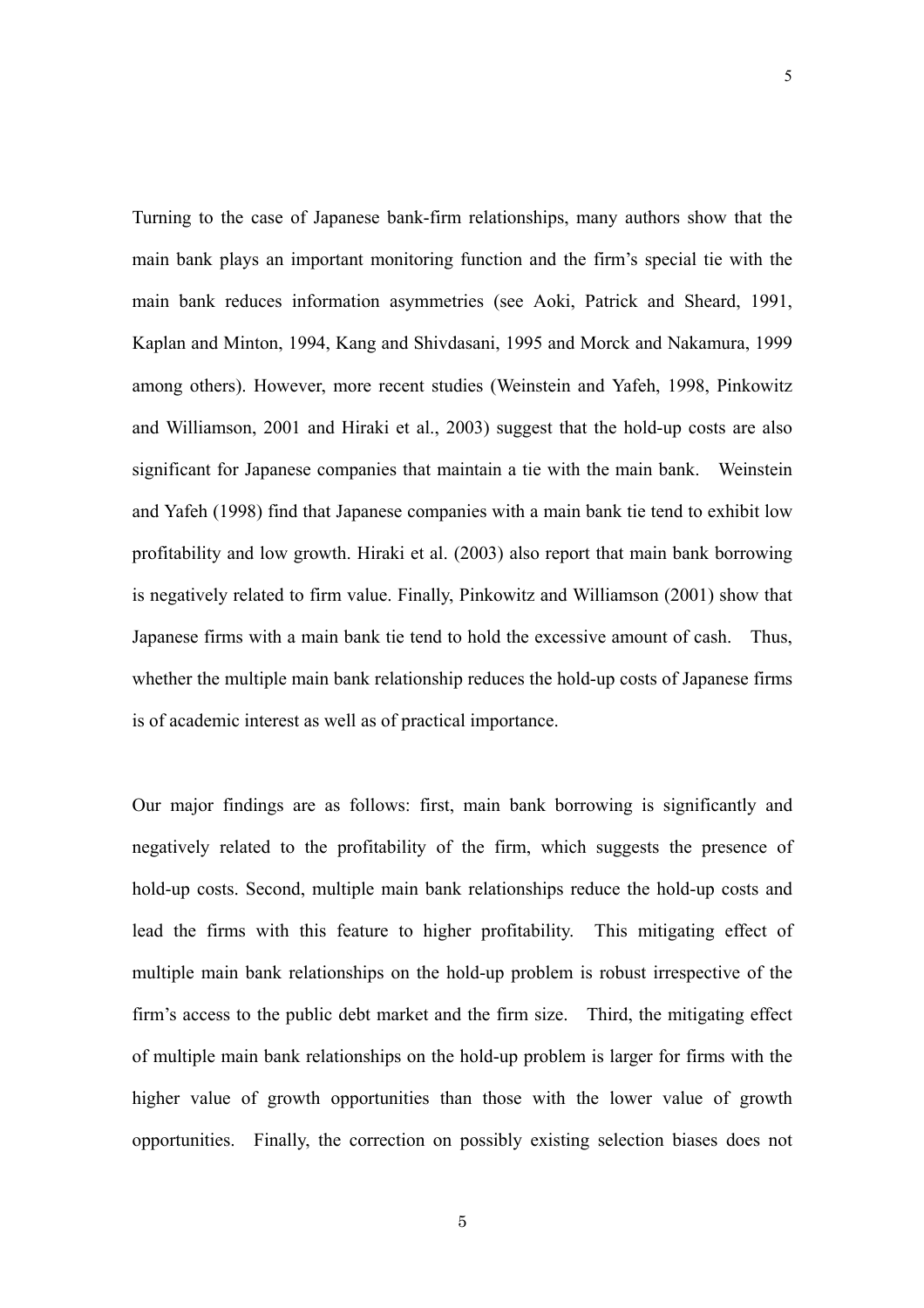qualitatively change our main results.

The rest of this paper is organized as follows. The next section describes our dataset and variables of interest. Section III reports our empirical results. Section IV concludes the study.

#### **II. Data**

The dataset used in this study is drawn from various sources: financial statement and stock price data of individual companies are from Nikkei Needs Database; data on bank loans are from Toyo Keizai and Nikkei Needs Database. Our initial sample of characteristic variables on a fiscal year basis of all firms listed on the first and second sections of the Tokyo Stock Exchange (TSE) for the sample period from 1991 to 1998 are extracted from this dataset.<sup>5</sup>

From the initial sample of all listed public firms on the TSE, we exclude firms in the financial services industry because the main bank relationship is irrelevant for this group of firms. We also exclude firms operating in the regulated industries (telecommunication, electricity and gas utilities) because important variables such as return on assets, leverage and main bank borrowing are likely to be influenced by regulatory factors rather than by market forces. For the most part of subsequent analysis, we focus only on firms that have bank loans. While excluding firms without

<sup>&</sup>lt;sup>5</sup> In Japan, a fiscal year typically starts in April and ends in March next year. For example, the fiscal year 1991 corresponds to the year from April 1, 1991 to March 31, 1992. We use this expression throughout the paper.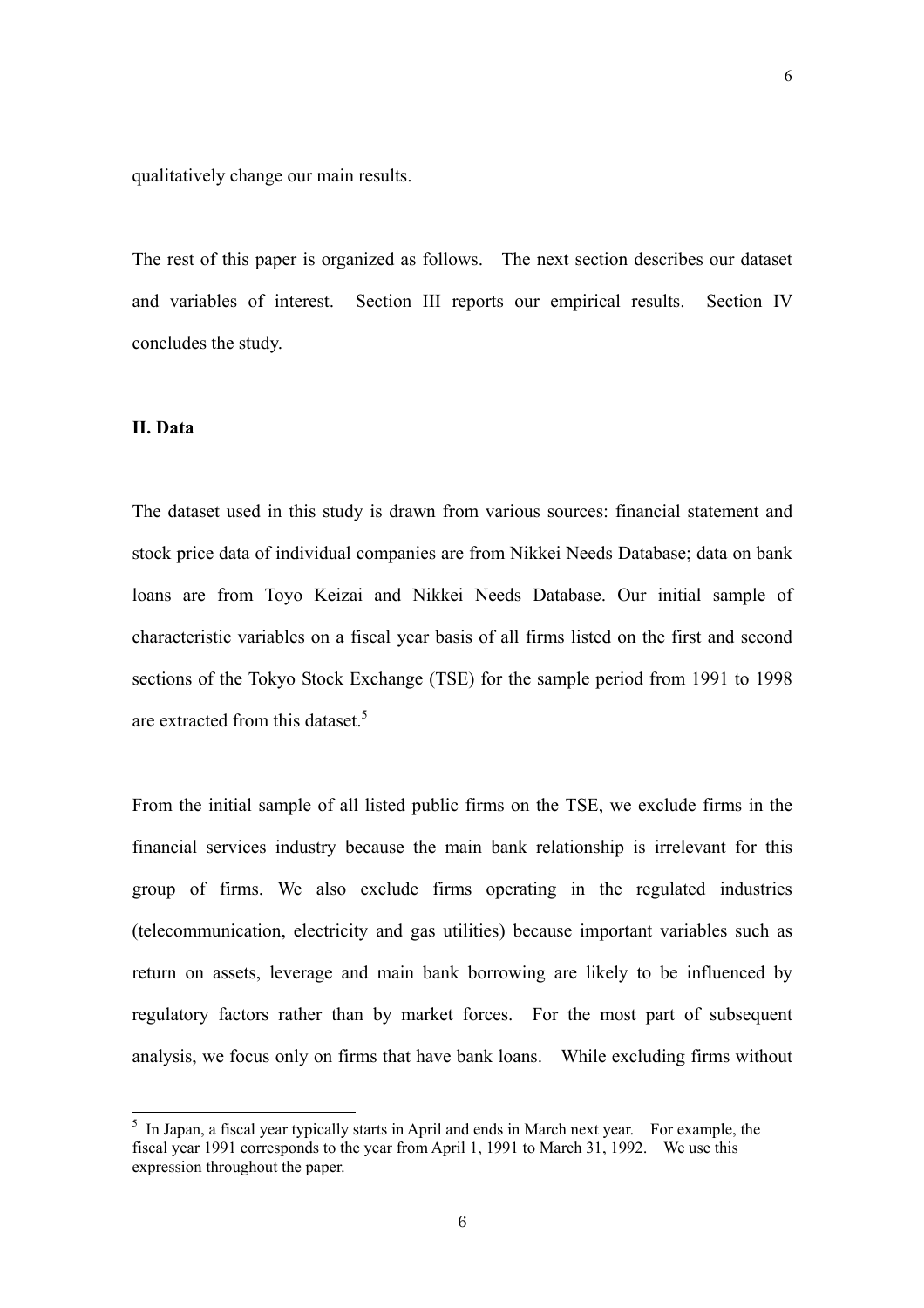bank loans from each year's sample can be subject to selection biases, correcting possible selection biases produces materially no difference in results.<sup>6</sup> Therefore, we only document the results based on the sample of firms with bank loans with one typical result of the robustness checks to these biases.

For each firm in the sample, we formally define the main bank as the largest, in terms of credit providing, of all creditor banks. If the largest creditor bank is singly identified, we classify the firm as having a single main bank. If the number of the largest creditor banks is more than one, the firm is classified as having multiple main banks. We capture the effect of multiple main bank relationships on the hold-up costs by regressing the profitability of the firm on the variable indicating the existence of multiple main bank relationships and several control variables of the same firm. The economic rational for this is simple: if the multiple main bank relationship reduces the hold-up costs, it then should increase the firm's profitability or at least partially offset the negative impact of the hold-up costs.

We use return on assets (denoted by ROA) as the dependent variable. The numerator of ROA corresponds to earnings before interest and tax (EBIT), and the denominator to the sum of the market value of equity and the book value of total liabilities. In order to capture the impact of multiple main bank relationships, we use a dummy variable (denoted by MULTIB) which is equal to one if the firm has multiple main banks and

<sup>6</sup> First, we run the Probit regression that determines whether the firm obtains bank loans. Second, in a subsequent regression based on the sample of firms with bank loans, we include estimates of the inverse Mill ratio obtained from the Probit regression among independent variables to take into account selection biases. This is Heckman's (1979) proposed procedure. See Greene (2000, p. 926) for the details of the procedure.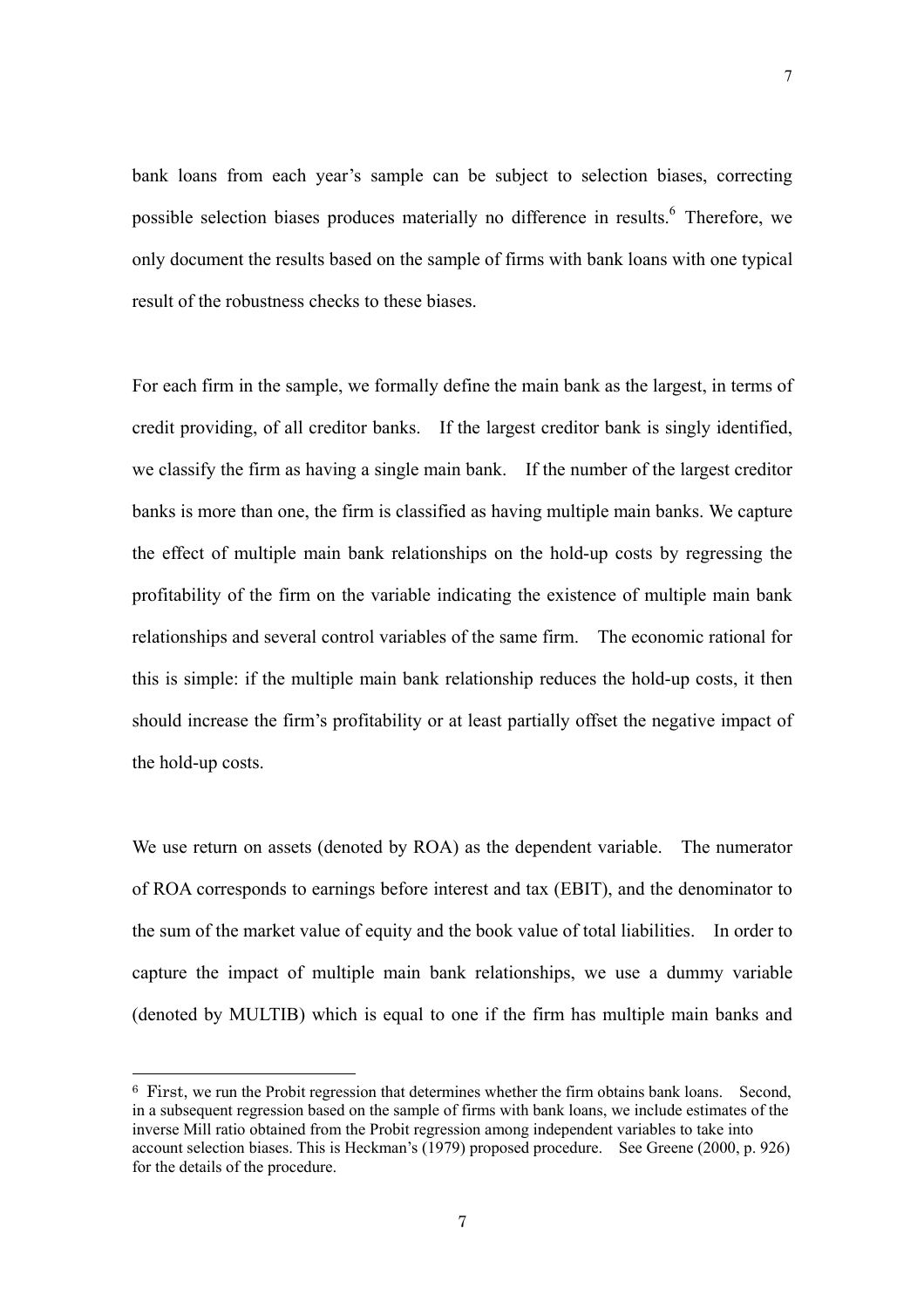zero otherwise. We use the main bank borrowing ratio (MAIN\_BORD) defined as the ratio of the total main bank loans to the total liabilities to measure the strength of firm's tie with the main bank(s**).** We also include an interaction term between the multiple main bank dummy and the main bank borrowing ratio in the regression together with other remaining independent variables. The interaction term might capture the changing response of firm's ROA to the main bank borrowing ratio depending on having or not having additional main bank(s).

We use the asset value, leverage, Tobin's q, and a *keiretsu* dummy as control variables. The total asset value of the firm, i.e., firm size, is defined as the market value of equity plus the book value of total liabilities (FVALUE). In the actual regression, however, we use the natural log transformed total asset value (denoted by LFVALUE) rather than the original total asset value measure (FVALUE). This variable may capture the economies of scale or market power of the firm, which might be positively related with the firm's ROA. The leverage ratio of the firm (LEVERAGE) is measured by the total liabilities divided by the total assets (FVALUE). If the firm has high leverage, the difficulties with raising additional funds should force it to give up some of the profitable projects. Tobin's q (TOBINQ) is conventionally measured in this study as the ratio of the sum of the market value of equity and the book value of total liabilities to the book value of the total assets. We include this variable to control the regression for a potential impact of the firm's growth opportunities on its profitability. Finally, we include a *keiretsu* dummy variable (BIG6) which is equal to one if the firm belongs to one of the six major *keiretsu* groups and zero otherwise. Hoshi, Kashyap and Sharfstein (1991) show that firms belonging to major *keiretsu* groups are financially less constrained,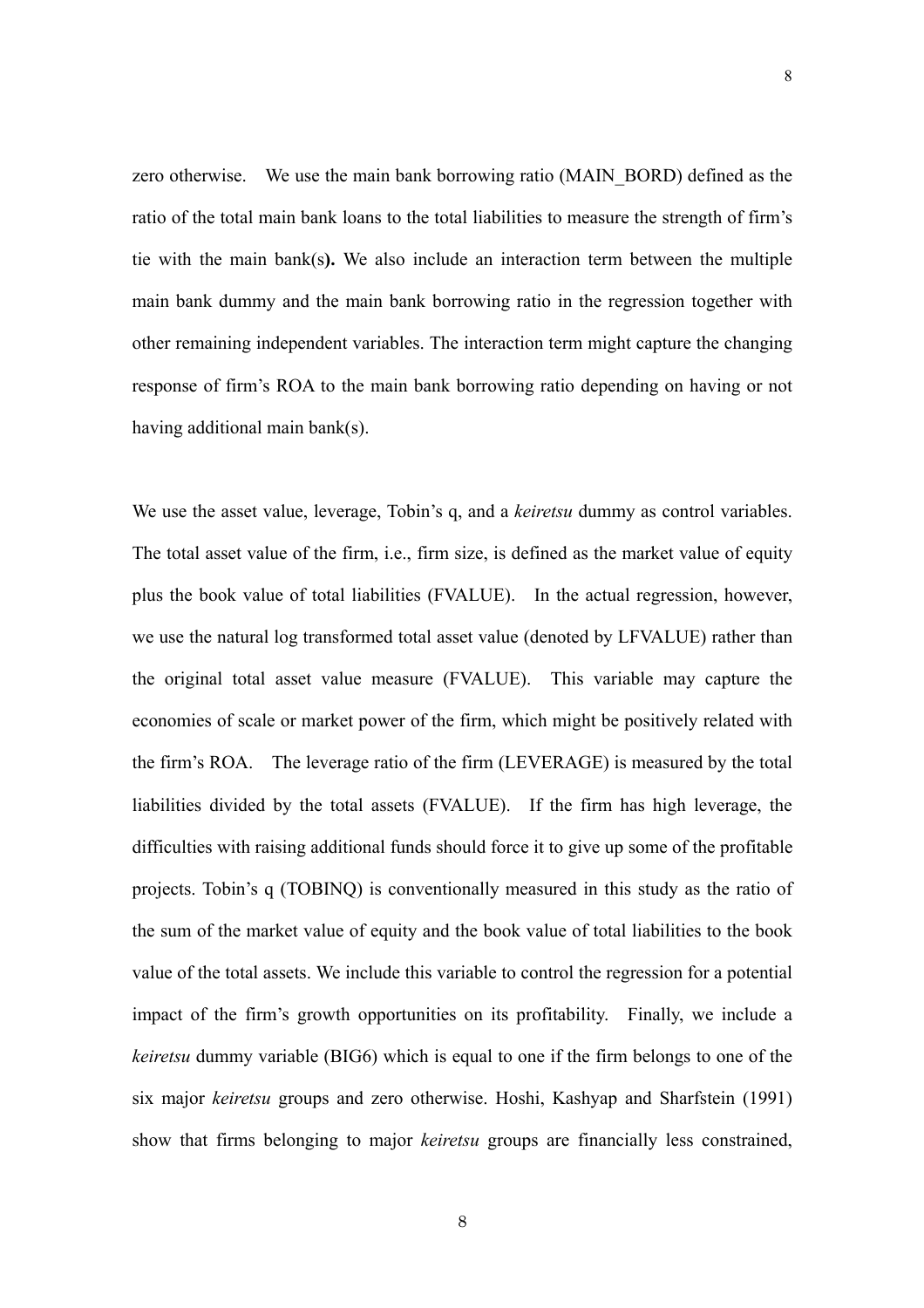which may lead to higher profitability. As already reviewed, other researchers more recently document the opposite result. Finally, we include yearly and industry dummy variables to control the regression for the effects of business cycles and sector demand fluctuations, respectively, on the firm's profitability.

Table 1 shows the descriptive statistics of the variables used in this study. Some of them are not used in the basic regressions but used only for the robustness check of the basic regression results. The overall number of firm years is 10,344 throughout the sample period from 1991 through 1998, all of which meet the condition of having bank loans. According to Table 1, about 90.6 % (9,374 firm years) of the sample firms on average have a single main bank (UNIB), and 9.4 % (970 firm years) of the sample firms have multiple main banks (MULTIB). Among the firms that have multiple main banks, the average number of main bank relationships maintained is 2.4 (not reported in Table 1) with more than 75 % having only two main banks. Table 1 also shows that firms with a single main bank tend to have lower ROA, lower (log of) firm value, higher leverage, lower main bank borrowing ratio, and higher probability of *keiretsu* membership than firms with multiple main banks.

#### **III. Empirical results**

We capture the effect of multiple main bank relationships on the hold-up costs by regressing the profitability of the firm on the variable(s) indicating multiple main bank relationships and several control variables. The most basic regression results are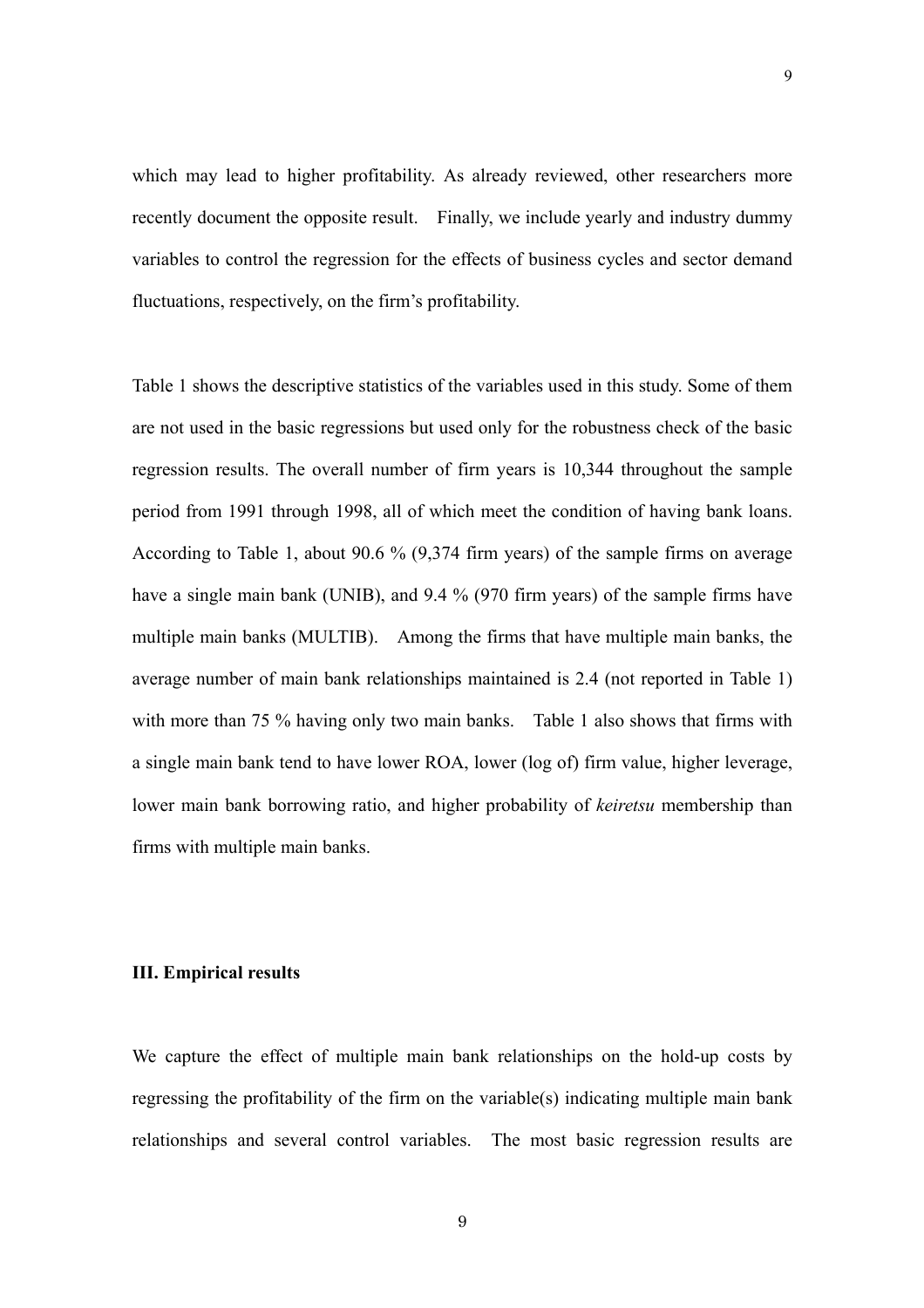shown in Table 2 with two alternative specifications. Equation (1) includes a multiple main bank dummy variable (MULTIB) which is equal to one if the firm has multiple main banks and zero otherwise. Equation (2), in addition to the multiple main bank dummy, includes the interaction term between the multiple main bank dummy and the main bank borrowing ratio (MULTIB\*MAIN\_BORD).<sup>7</sup> For subsequent regression analysis, White's (1980) *t* statistics are reported in referring to the statistical significance of the regression coefficients estimated.

Table 2 shows the OLS regression results with and without the interaction term under equation  $(1)$  and equation  $(2)$ , respectively. The result of equation  $(1)$  shows that the main bank borrowing ratio (MAIN\_BORD) is significantly and negatively related to ROA at the one percent level of statistical significance. This is consistent with the empirical hypothesis that the hold-up costs of main bank relationships decrease the profitability of the firm depending on the strength of its main bank tie. $8$  On the other hand, the coefficient estimate of the multiple main bank dummy is significantly positive at the one percent significance level, which is also consistent with the hypothesis that having multiple main bank relationships reduces the hold-up costs. We then allow the sensitivity coefficient of the main bank borrowing ratio to differ between the two groups of firms with and without the multiple main bank relationship. This is done by including the interaction term (MULTIB\*MAIN\_BORD) in equation (2). The differing sensitivity to the main bank borrowing ratio between the single and the multiple main bank firm

<sup>7</sup> In the current and subsequent regression analysis, we do not report estimates of coefficients corresponding to yearly and industry dummies to save space. These omitted results are available upon request.

<sup>8</sup> A similarly significant result on the hold-up costs is obtained from the regression using the ratio of loans made by the two largest creditor banks to the total liabilities of the firm with a single main bank in stead of the strict main bank loan ratio.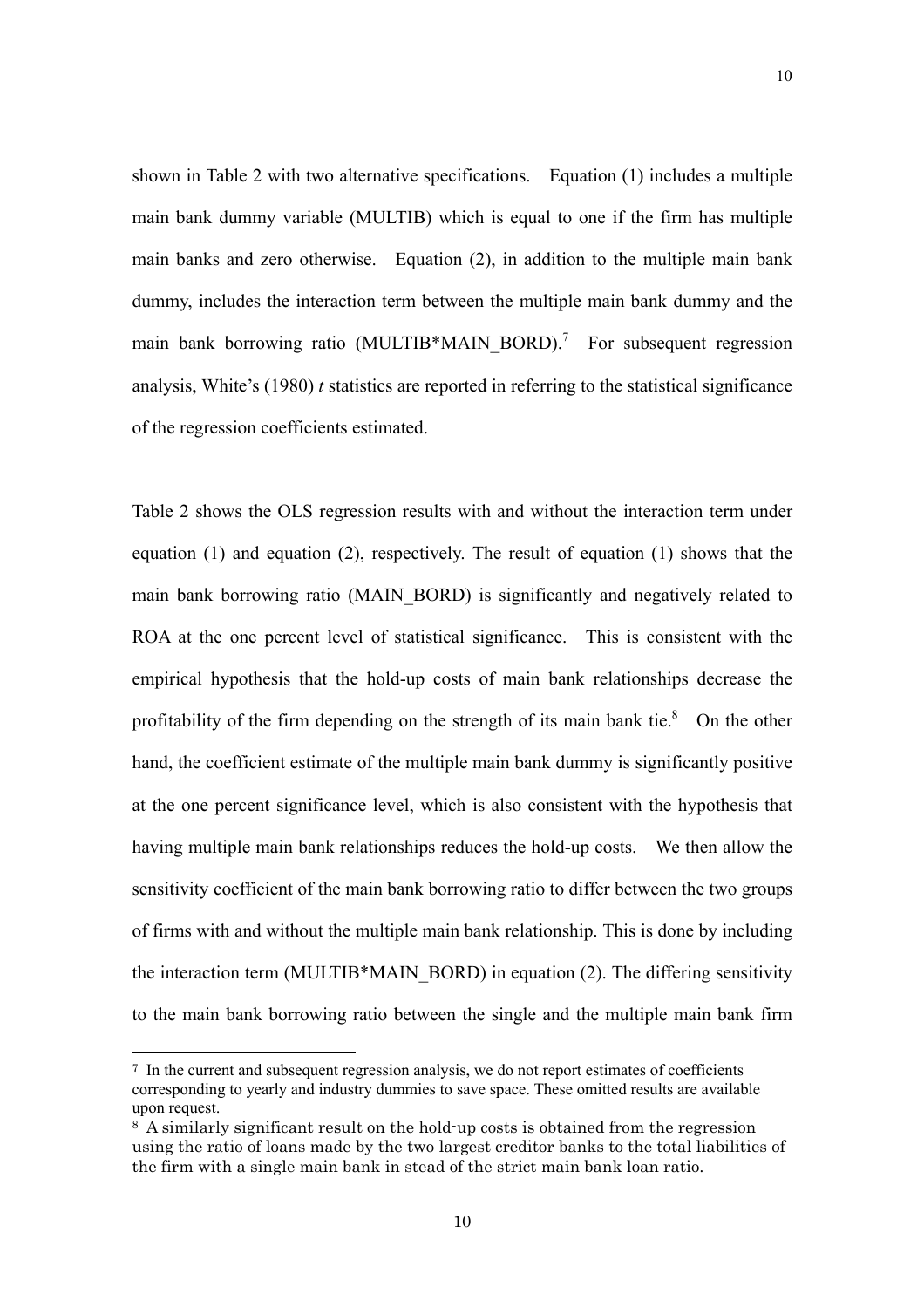group, captured by the coefficient on (MULTIB\*MAIN\_BORD), is significantly positive at the one percent level, although the total sensitivity for multiple main bank firms (coefficient on MAIN\_BORD + coefficient on MULTIB\*MAIN\_BORD) is still negative and statistically significant. Notice that the multiple main bank dummy is not statistically significant any more in this regression. The results in Table 2 thus suggest that the multiple main bank relationship reduces the negative effect, in magnitude, of the hold-up costs on the firm's ROA.

We check the robustness of our main results in Table 2 by sub-dividing the entire sample in several ways. First, we divide the entire sample into the group of the firms that have public debts (including straight bonds, convertible bonds, bonds with warrants, and commercial papers) on their liabilities side of the balance sheet and the firms that do not have debt securities outstanding. We use the presence of debt securities outstanding as a proxy for the firm's ability to alternatively raise capital. The firm with this ability might have already reduced the hold-up costs because this alternative debt financing available could have been used by the firm as a bargaining tool in relation to its main bank. Thus, the multiple main bank relationship in reducing the hold-up costs is relatively unimportant in the former but important in the latter group of firms. However, it is said that the bond issuance in Japan is often captured by the firm's main bank or its investment banking subsidiary as a lead manager in bond underwriting. Thus, the effect of multiple main bank relationships may be still important, under this conjecture, for the firms with the access to public debt markets. Second, we construct two equally divided sub-samples based on the firm's size (FVALUE). Information asymmetries tend to be severer for smaller firms than for larger firms and therefore, the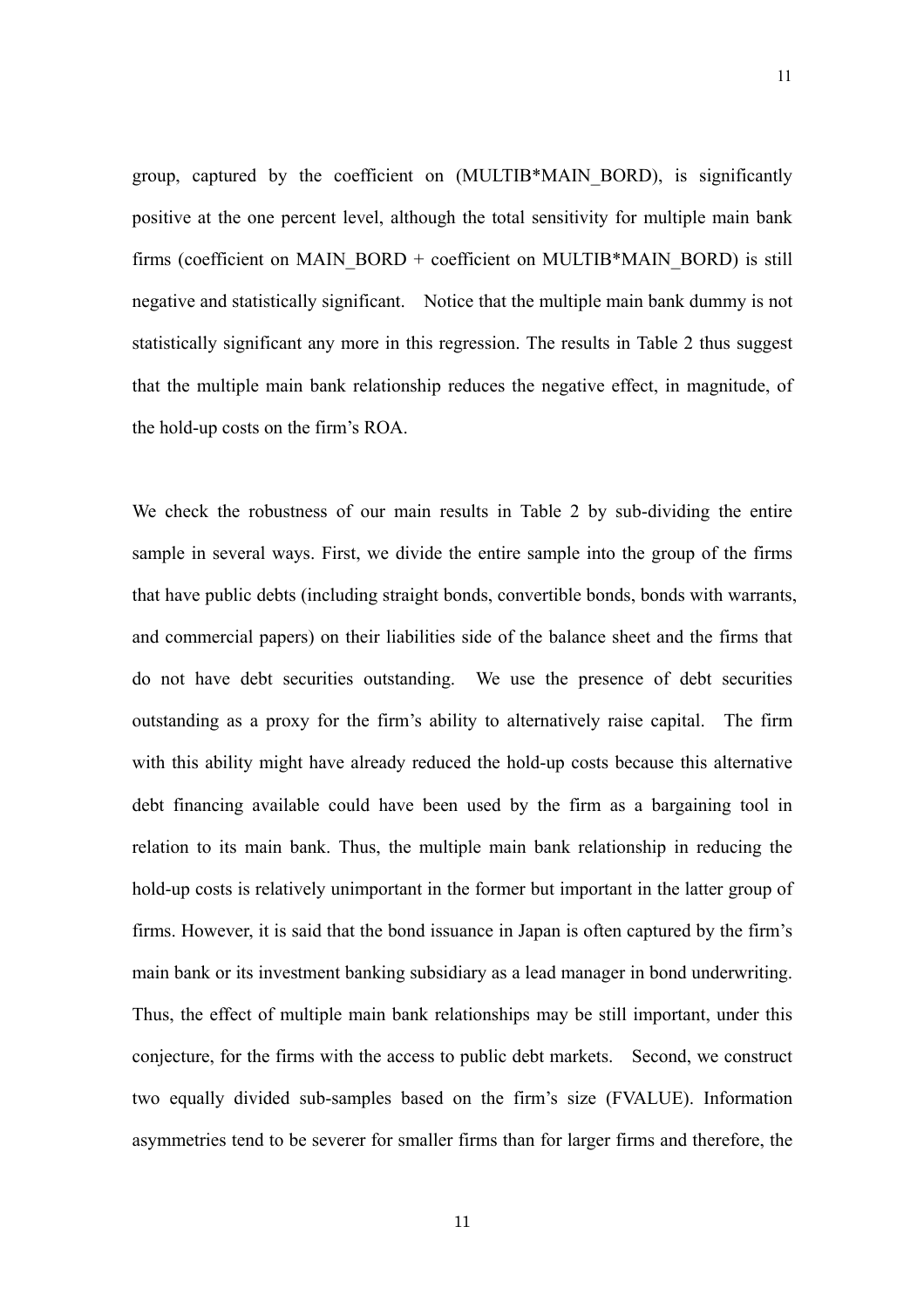benefit of more concentrated (i.e., single main bank) financing may outweigh the cost of such financing for the smaller firms. Thus, the effectiveness in hold-up cost reducing of multiple main banks may be limited to the larger firms in availability. Third, we also equally sub-divide the entire sample by the value of growth opportunities faced by each firm in terms of Tobin's q. Firms that have the higher value of growth opportunities can be subject to severer hold-up costs (Rajan, 1992). Then, the hold-up cost reducing effect of multiple main bank relationships may be more important for the firms with greater growth opportunities. Table 3 reports the results of these robustness checks.

12

The columns under equations (1) and (2) in Table 3 show the results for the group of firms with public debts on the liabilities side of their balance sheets. In this sub-sample, the coefficients of the multiple main bank dummy (MULTIB) in equation (1) and its interaction term with the main bank borrowing ratio (MULTIB\*MAIN\_BORD) in equation (2) remain positive and statistically significant at the five percent and the one percent level, respectively. The columns under equations (3) and (4) show the results for the group of firms that have no public debts outstanding. Among these firms, the coefficient of the multiple main bank dummy is positive and still significant at the five percent level in equation (3), although the positive interaction effect is only significant at the ten percent level in equation (4). The overall results in the first robustness test suggest that the hold-up cost reducing effect of multiple main bank relationships is available regardless of the public debt market access status of the firm even though the effect is slightly weaker for the group of the firms that have no access to the public debt market. The result is more consistent with our second alternative view presented earlier that the main bank extracts the rent even in client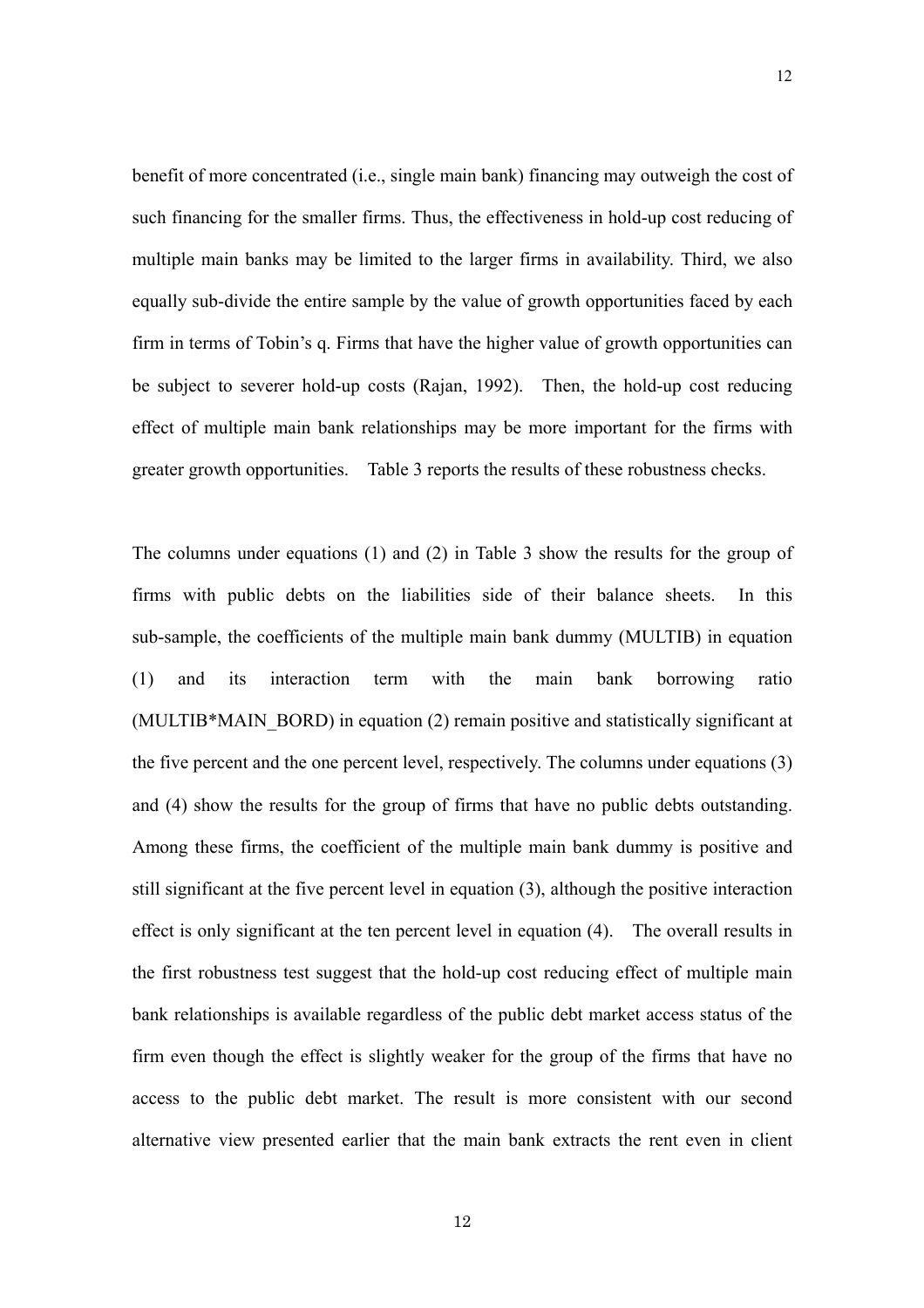firm's bond issuance by exploiting bond market imperfection and this cost is reduced by adding additional main bank(s).

The columns under equations (5) to (6) in Table 3 show the results for the sub-sample consisting of larger firms. While the coefficient estimate of the multiple main bank dummy is not statistically significant for both specifications, the interaction term included in equation (6) has a significant and positive coefficient at the five percent level. Next, the columns under equations (7) and (8) show the results for the sub-sample consisting of smaller firms. While the positive coefficient estimate of the interaction term in equation (8) is only significant at the ten percent level, that of the multiple main bank dummy is significant at the five percent level in equation (7). These results are somewhat inconsistent with our prediction as well as with the international evidence. The hold-up cost reducing effect of multiple main bank relationships for the group of smaller firms is at least as significant as that for the group of larger firms, and thus the result is robust regardless of firm-size ranges in our sample.

Our results on the Rajan's (1992) conjecture are shown under the columns of equations (9) through (12) in Table 3. In the sub-sample consisting of the firms with more growth opportunities, the coefficients of the multiple main bank dummy in equation (9) and the interaction term in equation (10) are significantly positive at the five percent and the one percent level, respectively. In the sub-sample consisting of the firms with fewer growth opportunities, on the other hand, neither the multiple main bank dummy in equations (11) and (12) nor the interaction term in equation (12) takes a statistically significant coefficient at any conventional level. Notice that the coefficients estimated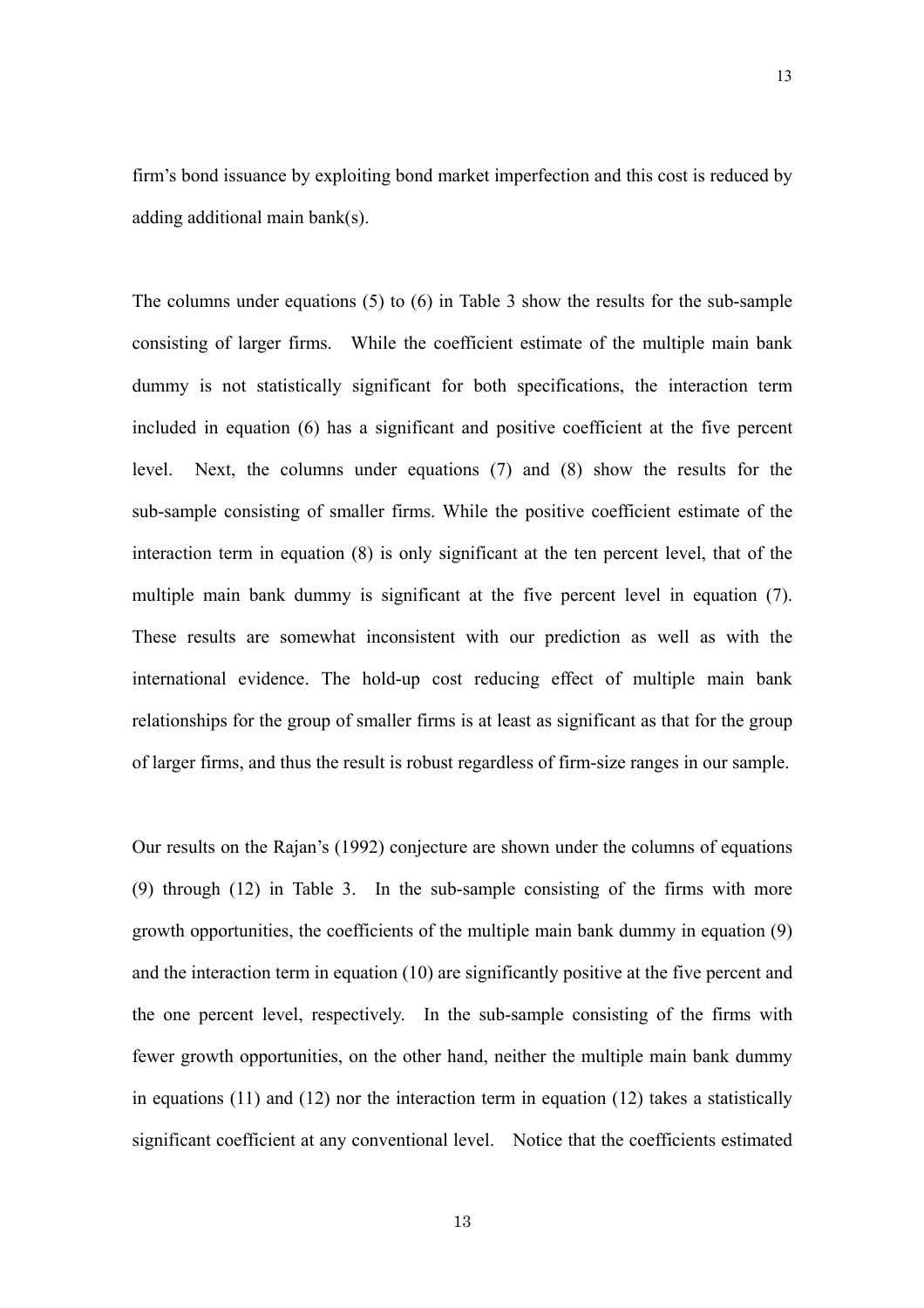on the main bank borrowing ratio (MAIN\_BORD) for the firms with lower q is about 50 percent, in size, of those for firms with higher q, which suggests that the hold-up costs for lower q firms are less important than for higher q firms. $9$  Our interpretation is that the firms with more growth opportunities can more effectively use the multiple main bank relationship as a means of reducing their otherwise very high hold-up costs. On the other hand, the multiple main bank relationship is not very effective for those with less growth opportunities (i.e., those with lower hold-up costs associated with main bank involvement). Thus, the hold-up cost reducing effect of multiple main bank relationships is largely limited in availability to the group of firms with more growth opportunities.

So far, our regression analysis has been based solely on the sample of the firms that have bank loans actually outstanding. Given the fact that we excluded the firms with no bank loans from our sample, the coefficients estimated with this sample can be subject to sample selection biases. For example, some unknown factors that encourage the firm to borrow (or not to borrow at all) from the bank may also affect the profitability of the firm. In order to take into account this kind of possibly existing selection biases, we first estimate the Probit model that determines whether the firm borrows from the bank or not. Then, the implied inverse Mill ratio in the first-stage Probit regression is used as one of the independent variables in the second-stage OLS on ROA.<sup>10</sup>

<sup>9</sup> The difference in the coefficients between two sub-samples is statistically significant at the 1 % level.

<sup>10</sup> This procedure follows Heckman (1979).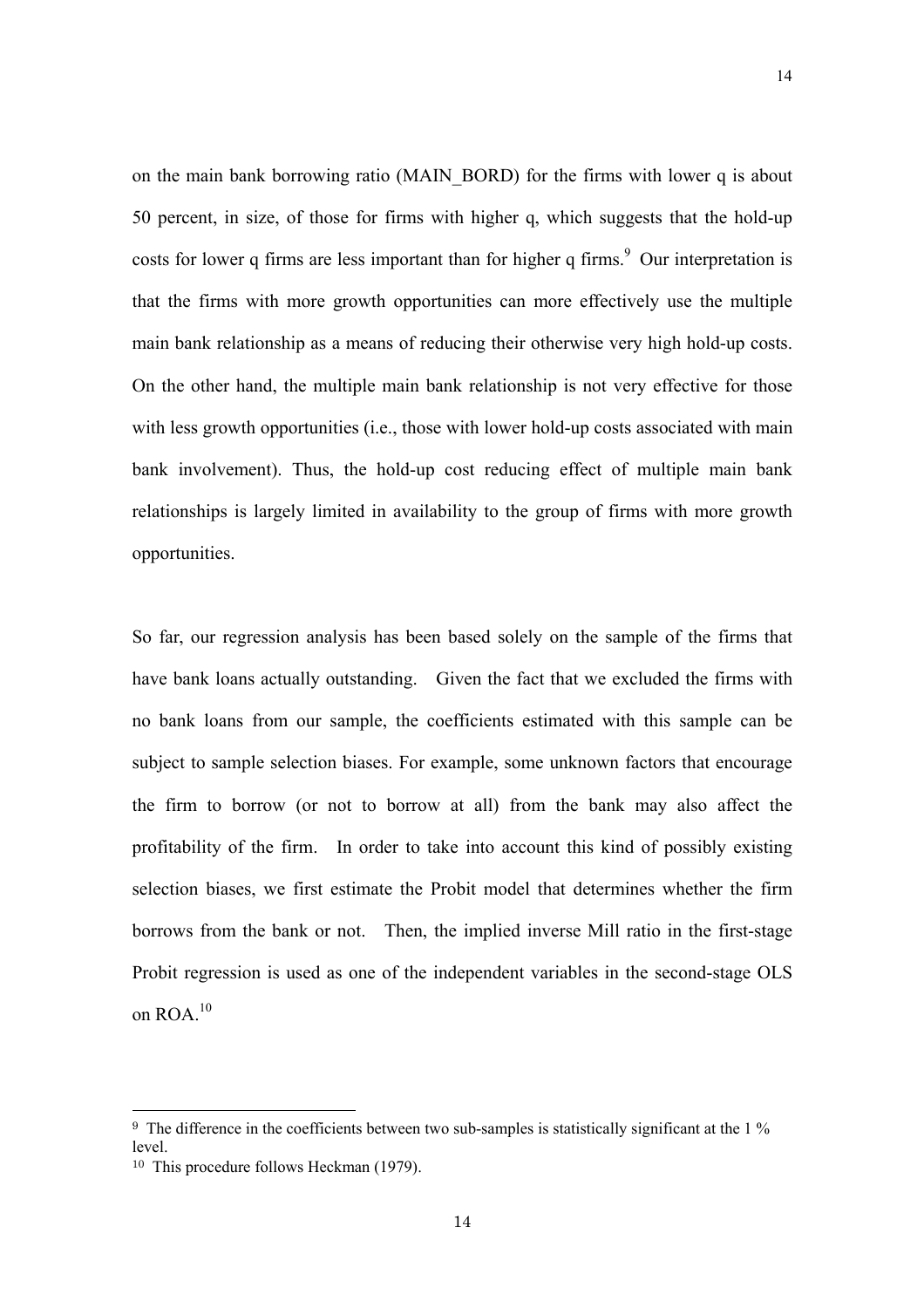For the Probit regression, as independent variables we include the log of firm value (LFVALUE), the leverage (LEVERAGE), Tobin's q (TOBINQ), dummy variable for the membership in the six major *keiretsu* groups (BIG6), the log of the number of months since the time of listing on the TSE (LAGE), and dummy variable (MBOND) which is equal to one if the firm has debt securities outstanding in their liabilities and zero otherwise. The rationale for each variable is as follows: the higher the firm value is, the larger the economies of scale in issuing debt securities, which implies the negative relationship between the firm value and the probability of having bank loans. The higher the leverage is, the higher the firm's need for bank loans in addition to public debts and/or trade credits. The more important the value of firm's growth opportunities is, the higher the agency cost of public debts is, which implies the positive relationship between Tobin's q and the probability of having bank loans. Firms belonging to traditional, major *keiretsu* groups are more likely to borrow from *keiretsu*-affiliated banks. The older the firm is in age, the stronger the firm's (transaction-based) tie with banks is, which leads to higher probability of having bank loans.<sup>11</sup> Alternatively, younger firms may rely more on bank financing because of the higher degree of information asymmetries applied to them. Finally, firms that are able to have an access to the public debt markets tend to use bank loans less frequently. The result of the Probit regression is shown in Panel A of Table 4. All coefficients

15

estimates of the independent variables are statistically significant at the one percent level. In addition, the signage of all coefficients is consistent with the prediction made above.

<sup>&</sup>lt;sup>11</sup> The number of months since listing on the TSE is used as a proxy for the age of the firm. This is because we do not have precise data on the date of incorporation for many sample firms.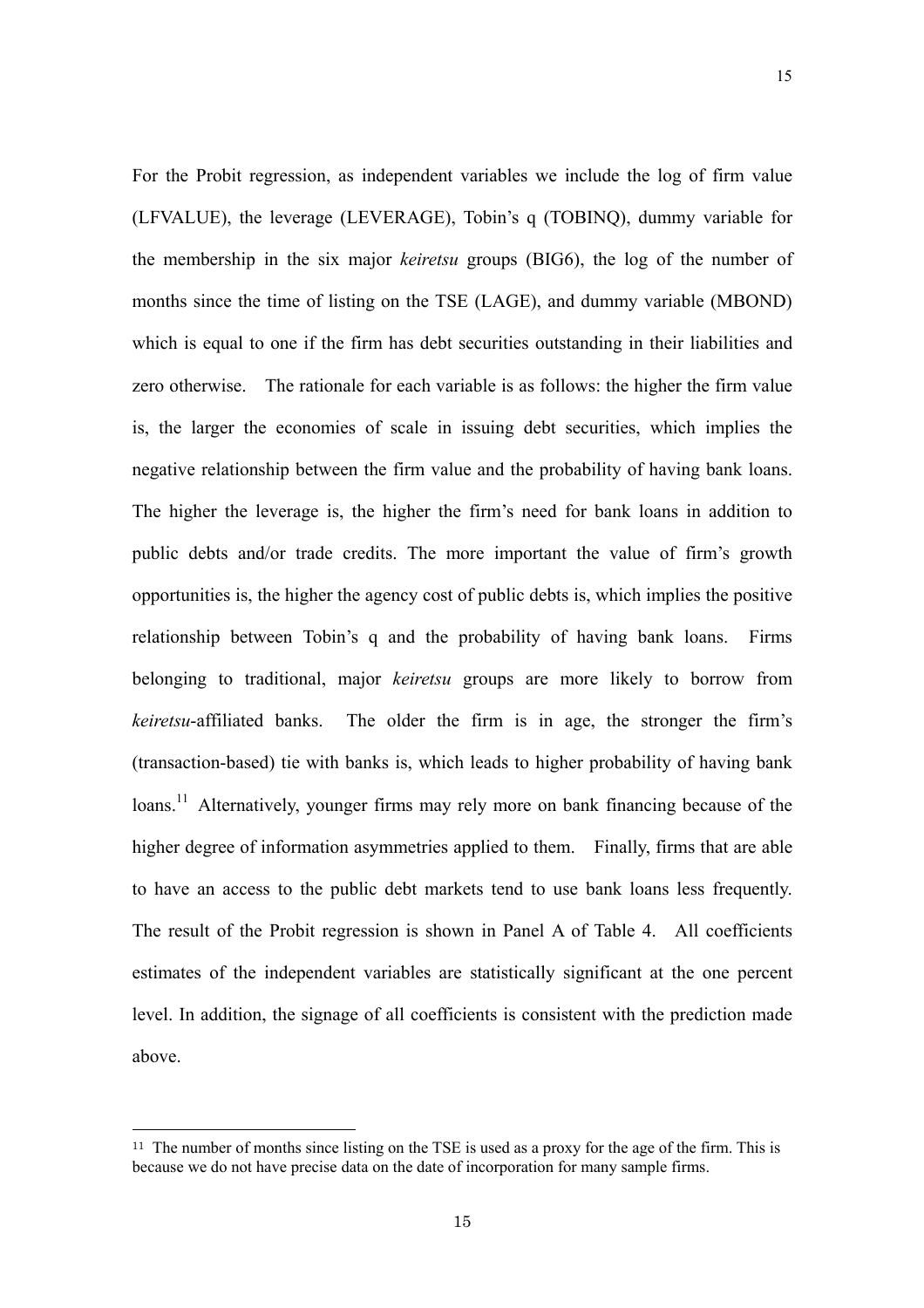In the second stage, we re-run the OLS regression on ROA by additionally including the inverse Mill ratio implied by the Probit regression in Panel A as an independent variable. The results of the second-stage regression on ROA with the implied inverse Mill ratio are shown in Panel B of Table 4. While the coefficient estimate of the inverse Mill ratio (IMILL) is statistically significant at the one percent level for both specifications, the overall results are qualitatively very similar to those documented in Table 2. Specifically, the coefficient of the multiple main bank dummy (MULTIB) is significantly positive in equation (1), and that of the interaction term between the multiple main bank dummy and the main bank borrowing ratio (MULTIB\*MAIN\_BORD) is also significantly positive at the one percent level. These suggest that the results in Table 2 were not driven by sample selection biases. We also examined all other regression results by including the estimated inverse Mill ratio in each equation and found that the results are very similar in all cases.<sup>12</sup>

16

#### **IV. Conclusion**

 $\overline{a}$ 

In this study, we investigate whether the multiple main bank relationship is related to the reduction of the "hold-up costs" of bank financing (Rajan, 1992) by using the panel data of Japanese companies listed on the Tokyo Stock Exchange, the first and second sections included, during the period from 1991 to 1998. The relationship between firms and their main banks provides us with a unique experimental setting with the Japanese data. For most Japanese firms, the relationship with their main bank(s) is

 $12$  The results are available upon request.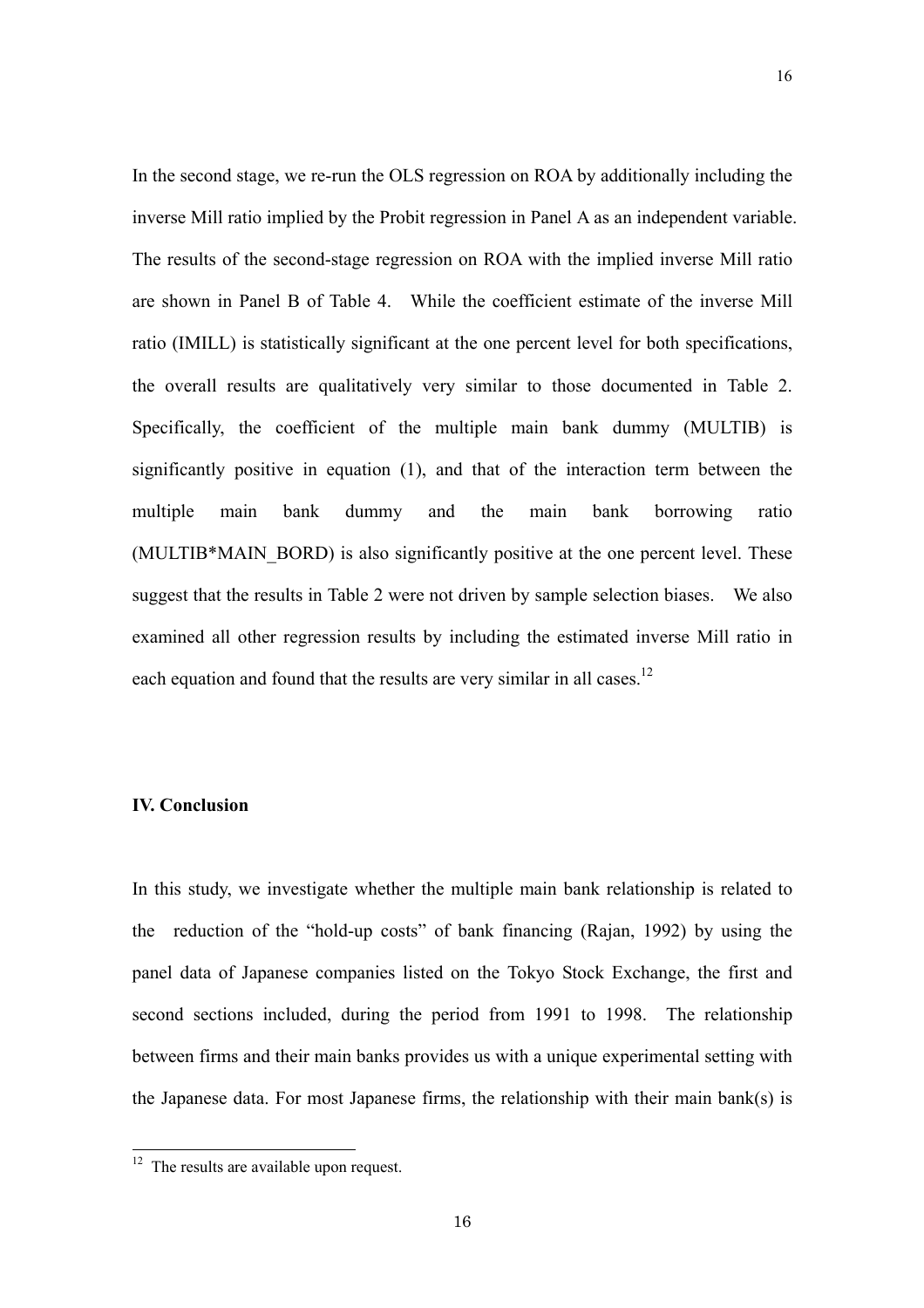quite stable over time and, in the case of multiple main bank relationships, it is almost fixed throughout our sample. This implies that we are able to measure the effectiveness of multiple main bank relationships independently of the economic reason why they had designed and adopted this particular banking policy. Our test of the hold-up cost reduction is basically free from the endogeneity issue which potentially exists between the firm's profitability and its policy decision on the choice of the multiple main bank over the single main bank relationship.

17

We capture the effect of multiple main bank relationships on the hold-up costs by regressing the profitability of the firm (ROA) on the variables indicating multiple main bank relationships and those to control the regression. Our empirical results are as follows: first, main bank borrowing is negatively related to the profitability of the firm, which suggests the presence of significant hold-up costs. Second, the multiple main bank relationship reduces the hold-up costs and lead firms with this feature to higher profitability. This hold-up problem mitigating effect of multiple main banks is robust irrespective of the firm's access to the public debt markets and the firm's size. Third, this mitigating effect of multiple main bank relationships is larger for firms with the higher value of growth opportunities than those with the lower value of growth opportunities. Finally, the correction on sample selection biases does not change our main findings and conclusions qualitatively. Thus, the hold-up cost mitigating effect of multiple main bank relationships is robust except for the asymmetric effectiveness with respect to the value of firm's growth opportunities.

The main bank features as both major creditor and shareholder of the client firm do not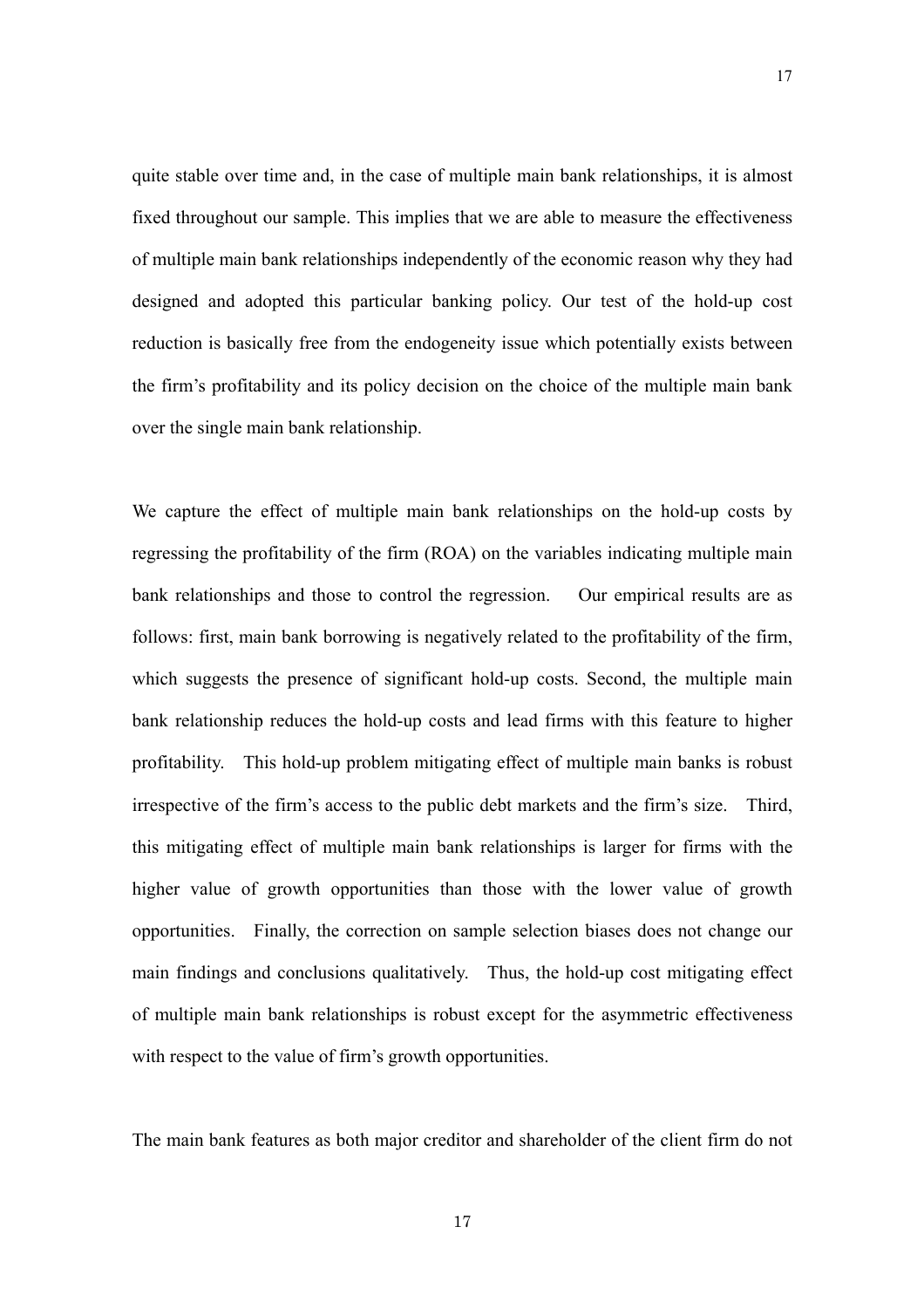equally apply to the claims to the client firm: the main bank does not play the role as a main shareholder in general but do play the role as a major creditor. Rents extracted from their client firms are probably too high to justify as shown by the significant sensitivity coefficient magnitude between -0.06 and -0.07 to the main bank borrowing ratio variable (with an average of 0.098) when the sample average ROA is as low as 0.025. The average percentage hold-up cost over our sample is about 20 percent of the ROA,  $0.006/(0.006 + 0.025)$  or  $0.007/(0.007 + 0.025)$  which results in the sample average ROA at 0.025. Notice than the percent hold-up cost is the positive function of the main bank borrowing ratio. The corresponding percent hold-up cost with multiple main bank relationships is between 11 percent and 12 percent. Given this, it is likely that the multiple main bank relationship should be one of the viable solutions that management may consider to reduce the hold-up costs. However, from the results in this study the reason why many firms (about 90 percent of the sample) rather knowingly maintain the costly single main bank over the less costly multiple main bank policy is not known. Probably there are some factors which force these firms to remain unchanged with the single main bank policy. If it is forced by the existing (single) main bank, the practice is very consistent with what the words of the bank "hold-up costs" exactly mean.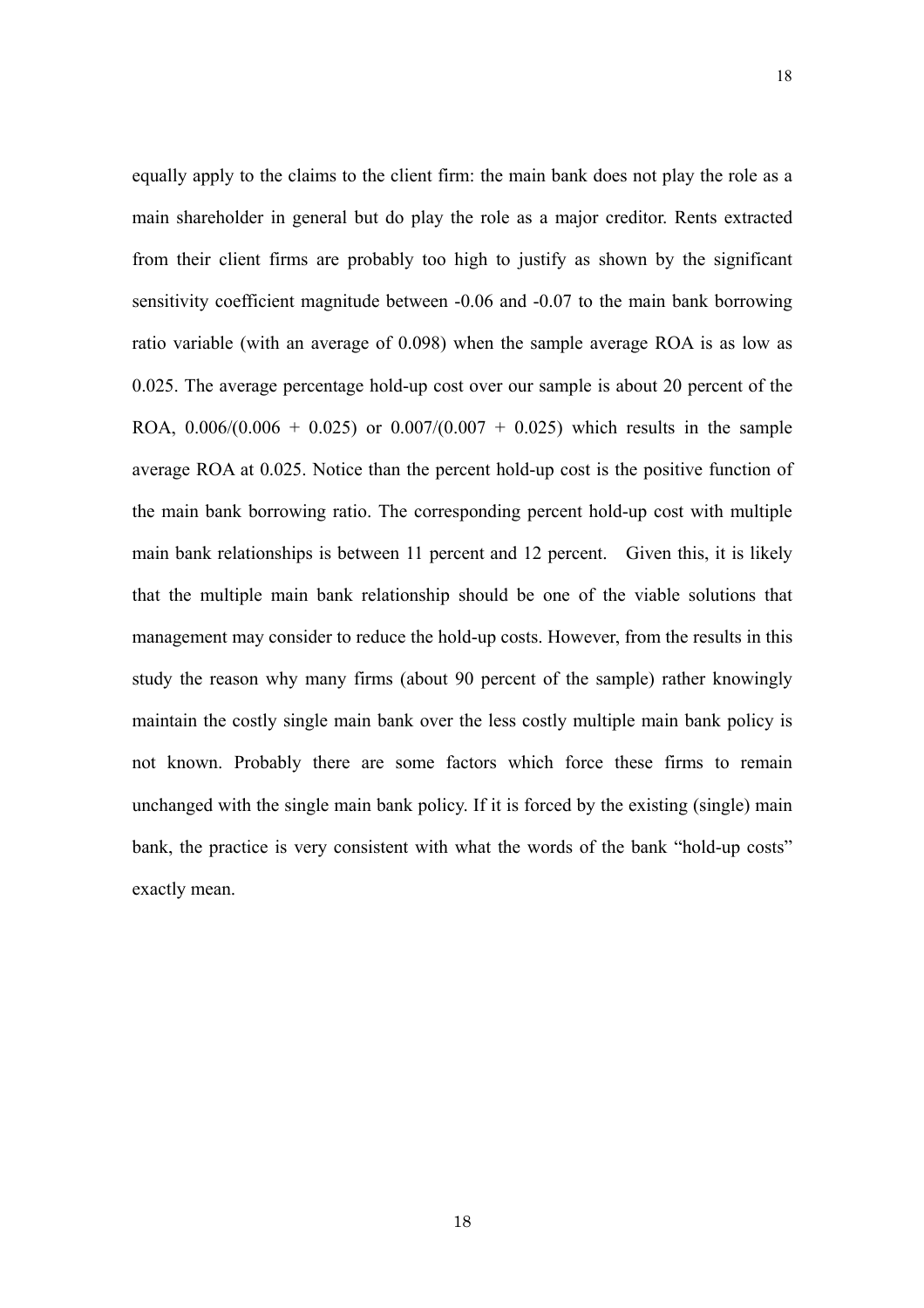#### **References**

- Aoki, M., H. Patrick and P. Sheard, 1994, "The Japanese main bank system: An introductory overview," Chapter 1, in Aoki, M, and H. Patrick, eds., *The Japanese Main Bank System - Its Relevance for Developing and Transforming Economies*, Oxford University Press, New York , p3-50.
- Aoki, M., "Monitoring Characteristics of the Main Bank System: An Analytical and Developmental View," Chapter 4, in Aoki, M. and H. Patrick, eds., *The Japanese Main Bank System - Its Relevance for Developing and Transforming Economies* Oxford University Press, New York, p109-141.
- Berlin, M. and J. Loeys, 1988, "Bond covenants and delegated monitoring", *Journal of Finance* 43, p397-412.
- Cole, R.A., 1998, "The importance of relationships to the availability of credit", *Journal of Banking and Finance* 22, p959-977.
- Degryse, H., and S. Ongena, 2001, "Bank relationships and firm profitability", *Financial Management* Spring 2001, p9-34.
- Diamond, D., 1984, "Financial intermediation and delegated monitoring," *Review of Economic Studies* 51 (1984), p393-414.
- Diamond, D., 1991, "Monitoring and reputation: The choice between bank loans and directly placed debt, *Journal of Political Economy* 99, p689-721.
- Fama, E.F., 1985, What's different about banks?", *Journal of Monetary Economics* 15, p29-39.
- Greene, W., 2000, "*Econometric Analysis*", forth edition, Prentice Hall, New Jersey.
- Heckman, J., 1979, "Sample selection bias as a specification error", *Econometrica* 47, p153-161.
- Hiraki, T., H. Inoue, A. Ito, F. Kuroki, and H. Masuda, 2003, "Corporate governance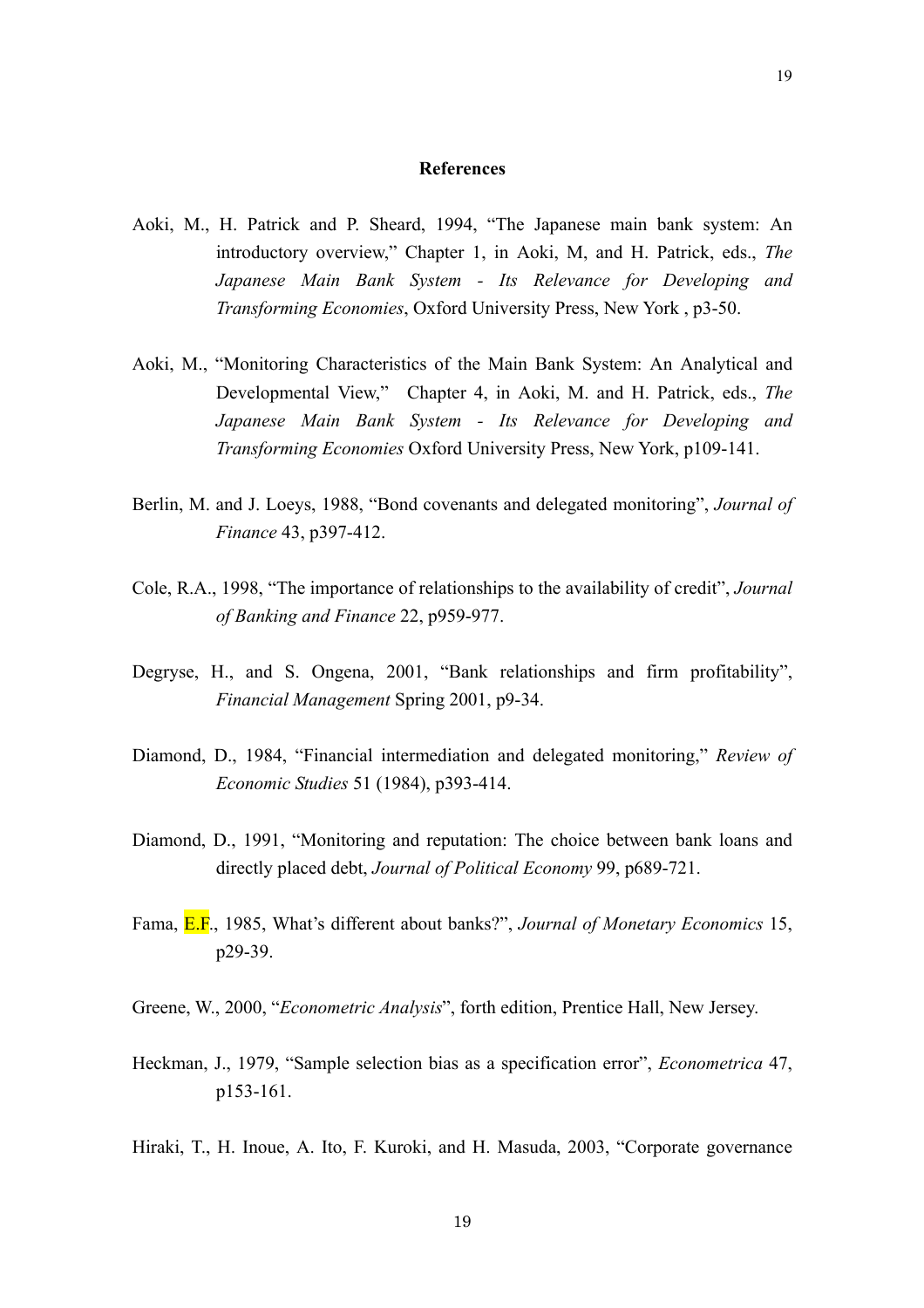and firm value in Japan: Evidence from 1985 to 1998", *Pacific-Basin Finance Journal*, p239-265.

- Horiuchi, T., 1994, "The effect of firm status on banking relationships and loan syndication", Chapter 8, in Aoki, M, and H. Patrick, eds., *The Japanese Main Bank System - Its Relevance for Developing and Transforming Economies*, Oxford University Press, New York , p258-294.
- Hoshi, T., A. Kashyap, and D. Sharfstein, 1990, "The role of banks in reducing the costs of financial distree in Japan," *Journal of Financial Economics* 27, p67-88.
- Hoshi, T., A. Kashyap, and D. Sharfstein, "Corporate structure, liquidity, and investment: evidence from Japanese industrial groups," *Quarterly Journal of Economics* 106 (1991), p33-60.
- Houston, J., and C. James, 1996, "Bank information monopolies and the mix of private and public debt claims", *Journal of Finance* 51, p1863-1889.
- James, C., 1987, "Some evidence on the uniqueness of bank loans, *Journal of Financial Economics* 19, p217-235.
- Kang, JK., and A. Shivdasani, "Firm performance, corporate governance, and top executive turnover in Japan," *Journal of Financial Economics* 38 (1995), p29-58.
- Kang, JK. and A. Shivdasani, "Corporate restructuring during performance declines in Japan," *Journal of Financial Economics* 46 (1997), p29-65.
- Kaplan, S. and B.A. Minton, "Appointments of outsiders to Japanese boards: Determinants and implications for managers," *Journal of Financial Economics* 36 (1994), p225-58.
- Lummer, S.L., and J.J. McConnell, 1989, "Further evidence on the bank lending process and the capital market response to bank loan agreements", *Journal of Financial Economics* 25, p99-122.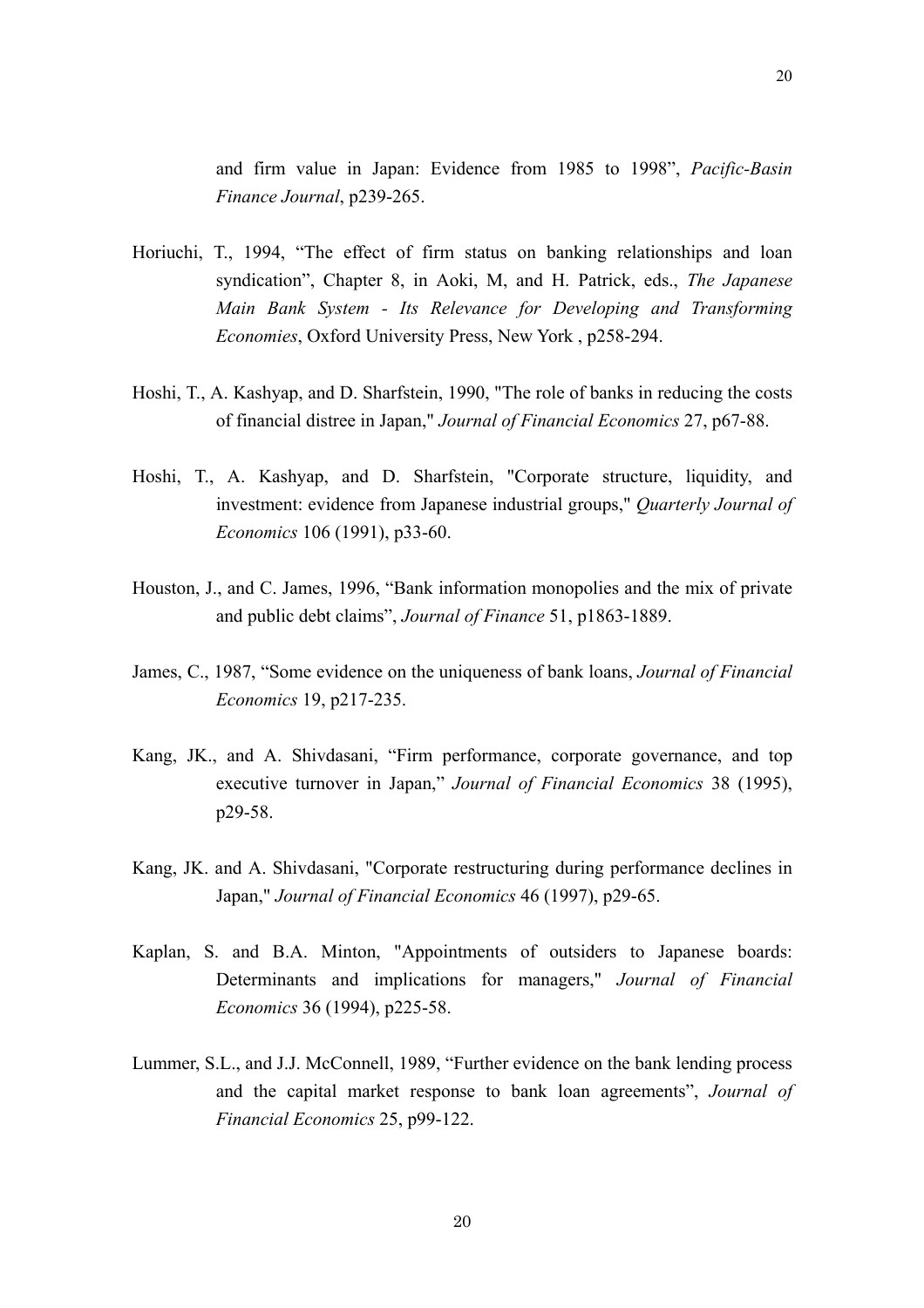- Morck, R., and M. Nakamura, "Banks and corporate control in Japan," *Journal of Finance* 54 (1999), p319-39.
- Morck, R., M. Nakamura, and A. Shivdasani, "Banks, ownership structure, and firm value in Japan,*" Journal of Busienss* 73 (2000), p539-567.
- Peterson, M., and R. Rajan, 1994, "The benefits of lender relationships: Evidence from small business data", *Journal of Finance* 49, p3-37.
- Pinkowitz, L., and R. Williamson, 2001, "Bank power and cash holdings: Evidence from Japan," *Review of Financial Studies* 14, p1059-1082.
- Rajan, R., 1992, "Insiders and outsiders: The choice between relationship and arm's length debt," *Journal of Finance* 47, p1367-1400.
- Sharpe, S.A., 1990, "Asymmetric information, bank lending, and implicit contracts: A stylized model of customer relationships", *Journal of Finance* 45, p1069-1087.
- von Thadden, EL, 1994, "The commitment of finance, duplicated monitoring and investment horizon", ESF-CEPR Working Paper in *Financial Markets* 27.
- Weinstein, D.E., and Y. Yafeh, "On the costs of a bank centered financial system: Evidence from the changing main bank relations in Japan," *Journal of Finance* 53 (1998), p635-72.
- White, H., 1980, "A heteroscedasticity-consistent covariance matrix estimator and a direct rest for heteroscedasticity", *Econometrica* 48, p817-838.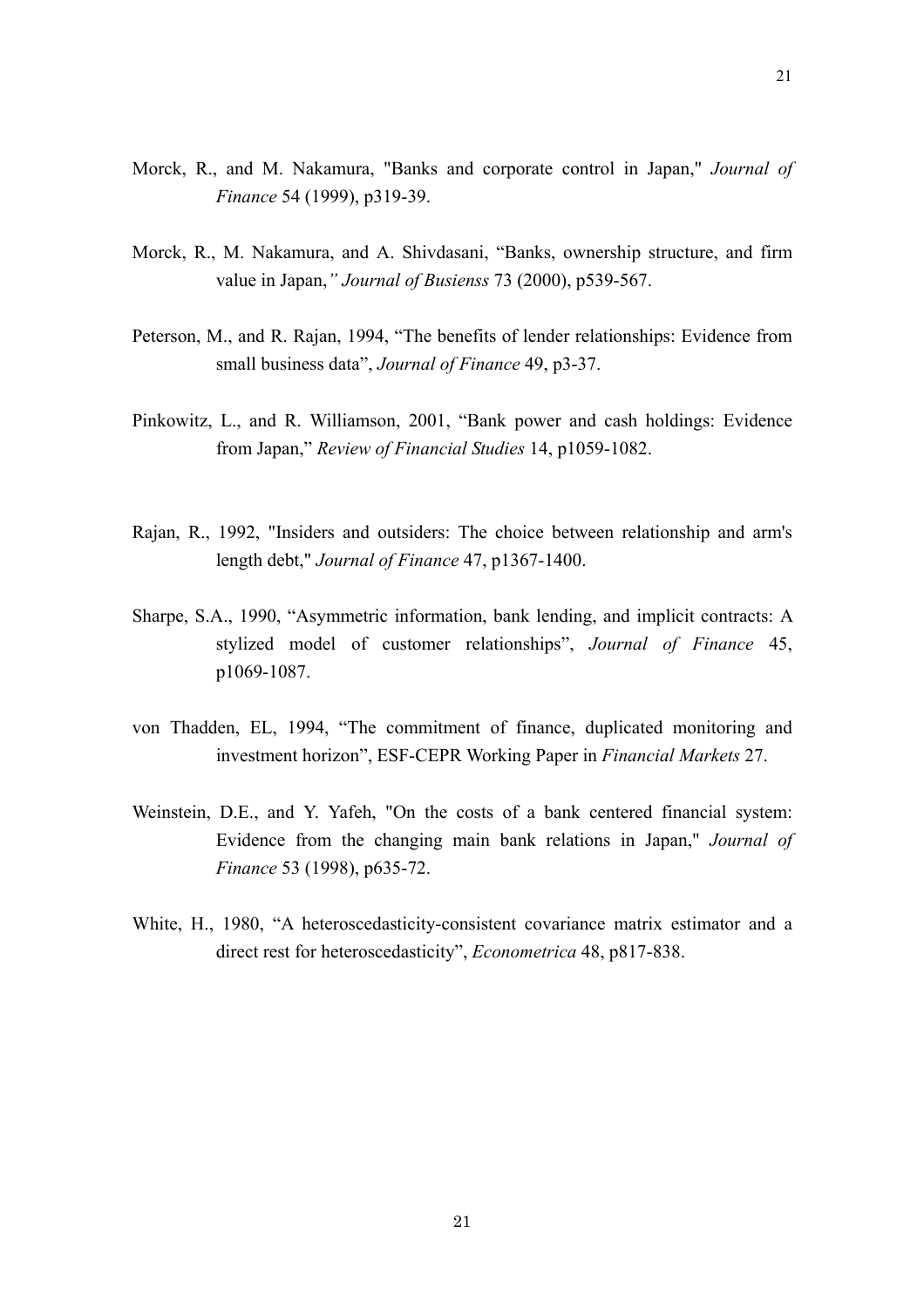|                  |         | Overall |         | Single Main Bank |        |         | Multiple Main Bank |        |         |  |
|------------------|---------|---------|---------|------------------|--------|---------|--------------------|--------|---------|--|
| # of Obs         | 10344   |         |         | 9374             |        |         | 970                |        |         |  |
|                  | Mean    | Std     | Median  | Mean             | Std    | Median  | Mean               | Std    | Median  |  |
| <b>ROA</b>       | 0.0290  | 0.0327  | 0.0272  | 0.0284<br>$* *$  | 0.0328 | 0.0270  | 0.0345             | 0.0318 | 0.0295  |  |
| <b>FVALUE</b>    | 277939  | 662420  | 79309   | 272873           | 641665 | 77758   | 326898             | 835716 | 99578   |  |
| <b>LFVALUE</b>   | 11.4408 | 1.3673  | 11.2811 | 11.4183<br>**    | 1.3744 | 11.2614 | 11.6580            | 1.2780 | 11.5087 |  |
| <b>LEVERAGE</b>  | 0.5231  | 0.1892  | 0.5204  | $0.5265$ **      | 0.1891 | 0.5241  | 0.4902             | 0.1877 | 0.4740  |  |
| AGE              | 385.92  | 161.64  | 413.00  | 388.44 **        | 160.84 | 414.00  | 361.59             | 167.34 | 393.00  |  |
| LAGE             | 5.7481  | 0.8736  | 6.0235  | 5.7572 **        | 0.8704 | 6.0259  | 5.6602             | 0.9005 | 5.9738  |  |
| <b>TOBINQ</b>    | 1.3069  | 0.4816  | 1.2169  | 1.3061           | 0.4760 | 1.2166  | 1.3144             | 0.5322 | 1.2198  |  |
| <b>UNIB</b>      | 0.9062  |         |         |                  |        |         |                    |        |         |  |
| <b>MULTIB</b>    | 0.0938  |         |         |                  |        |         |                    |        |         |  |
| <b>MAIN BORD</b> | 0.0983  | 0.0871  | 0.0776  | $0.0958$ **      | 0.0842 | 0.0762  | 0.1226             | 0.1087 | 0.0936  |  |
| BIG <sub>6</sub> | 0.1068  |         |         | $0.1089$ *       |        |         | 0.0866             |        |         |  |
| <b>MBOND</b>     | 0.6204  |         |         | 0.6175           |        |         | 0.6485             |        |         |  |

Table 1.Basic statistics of firm characteristic variables for firms that have bank loans from 1991 to 1998

ROA = return on assets; FVALUE = book value of total liabilities + market value of equity ; LFVALUE = log of FVALUE; LEVERAGE = total liabilities divided by firm value (FVALUE); AGE = number of months since the firm's stock was listed on the TSE; LAGE = log of AGE; TOBINQ = Tobin's q measured by the ratio of the book value of total liabilities plus the market value of equity to the book value of total assets; UNIB = dummy variable equal to one if the firm has a single main bank and zero otherwise; MULTIB = dummy variable equal to one if the firm has multiple main banks and zero otherwise; MAIN BORD = main bank loans divided by total liabilities; BIG6 = dummy variable equal to one if the firm belongs to one of the six major keiretsu groups and zero otherwise; MBOND = dummy variable equal to one if the firm has corporate bonds, convertible bonds or bonds with warrants in its liabilities and zero otherwise.

\* (\*\*) The difference in means between firms with a single main bank and with multiple main banks is significant at 5% (1%).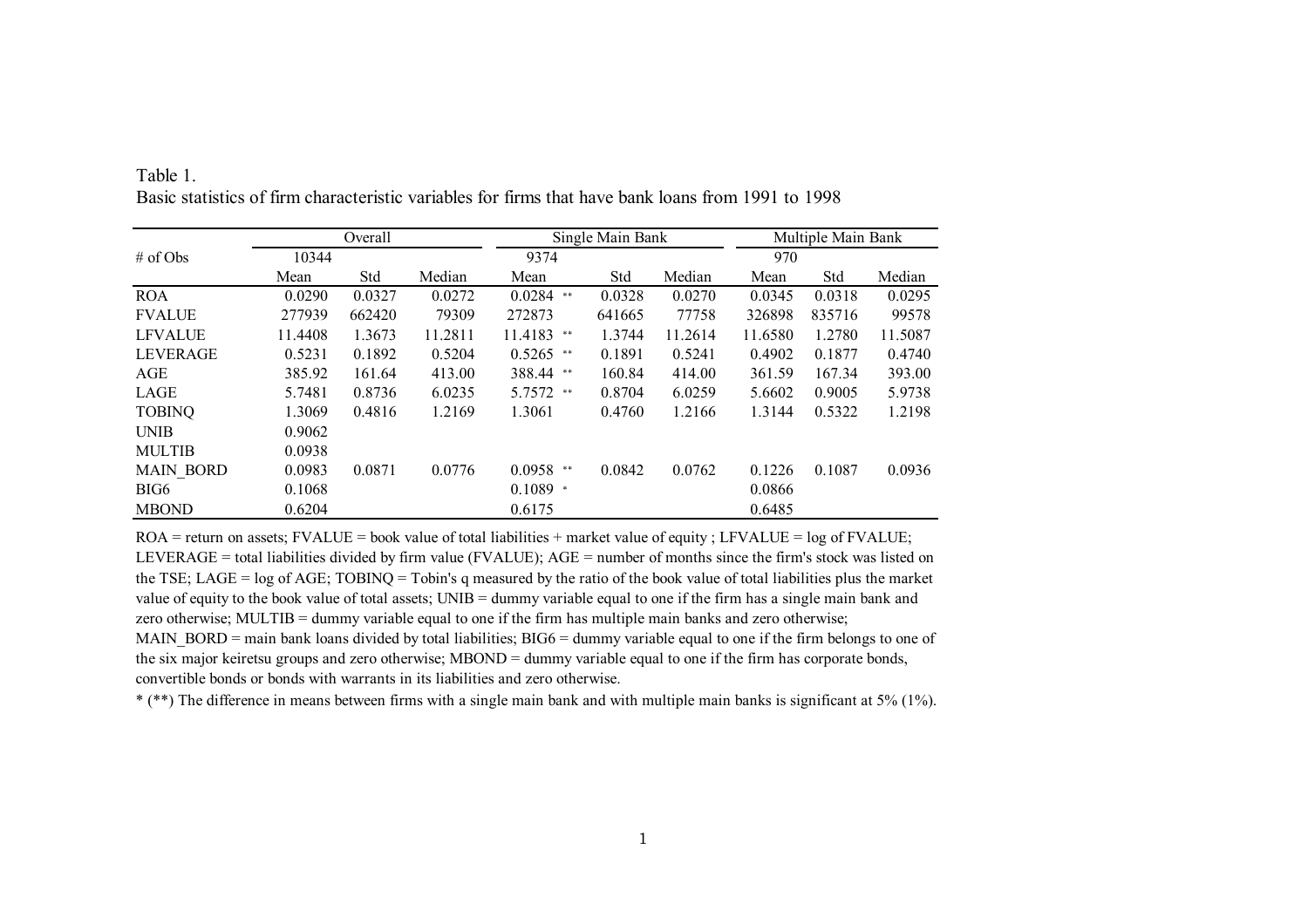Table 2.

OLS regression of ROA on firm characteristic variables and main bank relation for the pooled sample from 1991 to 1998

| Variable          | (1)            | (2)            |  |
|-------------------|----------------|----------------|--|
| $\mathcal{C}$     | 0.0276         | 0.0286         |  |
|                   | $(6.654)$ **   | $(6.850)$ **   |  |
| <b>LFVALUE</b>    | 0.0030         | 0.0029         |  |
|                   | $(10.007)$ **  | $(9.715)$ **   |  |
| <b>LEVERAGE</b>   | $-0.0565$      | $-0.0563$      |  |
|                   | $(-21.756)$ ** | $(-21.663)$ ** |  |
| <b>TOBINQ</b>     | 0.0079         | 0.0080         |  |
|                   | $(4.961)$ **   | $(5.018)$ **   |  |
| <b>MULTIB</b>     | 0.0027         | $-0.0012$      |  |
|                   | $(2.925)$ **   | $(-0.855)$     |  |
| <b>MAIN_BORD</b>  | $-0.0622$      | $-0.0675$      |  |
|                   | $(-11.740)$ ** | $(-11.383)$ ** |  |
| MULITIB*MAIN_BORD |                | 0.0327         |  |
|                   |                | $(3.244)$ **   |  |
| BIG <sub>6</sub>  | $-0.0097$      | $-0.0097$      |  |
|                   | $(-11.029)$ ** | $(-10.991)$ ** |  |
| # of Obs          | 10344          | 10344          |  |
| F-value           | 105.81<br>**   | 103.74 **      |  |
| Adjusted R-Square | 0.2935         | 0.2944         |  |

The dependent variable is ROA. The definition of variables is as follows: ROA = return on assets; LFVALUE = log of the book value of total liabilities + market value of equity; LEVERAGE = total liabilities divided by firm value (FVALUE); TOBINQ = Tobin's q measured by the ratio of the book value of total liabilities plus the market value of equity to the book value of total assets; MULTIB = dummy variable equal to one if the firm has multiple main banks and zero otherwise; MAIN\_BORD = main bank loans divided by total liabilities; BIG6 = dummy variable equal to one if the firm belongs to one of the six major keiretsu groups and zero otherwise;

t statistics based on White (1980) standard error are shown in parentheses. \* (\*\*) Significant at 5% (1%).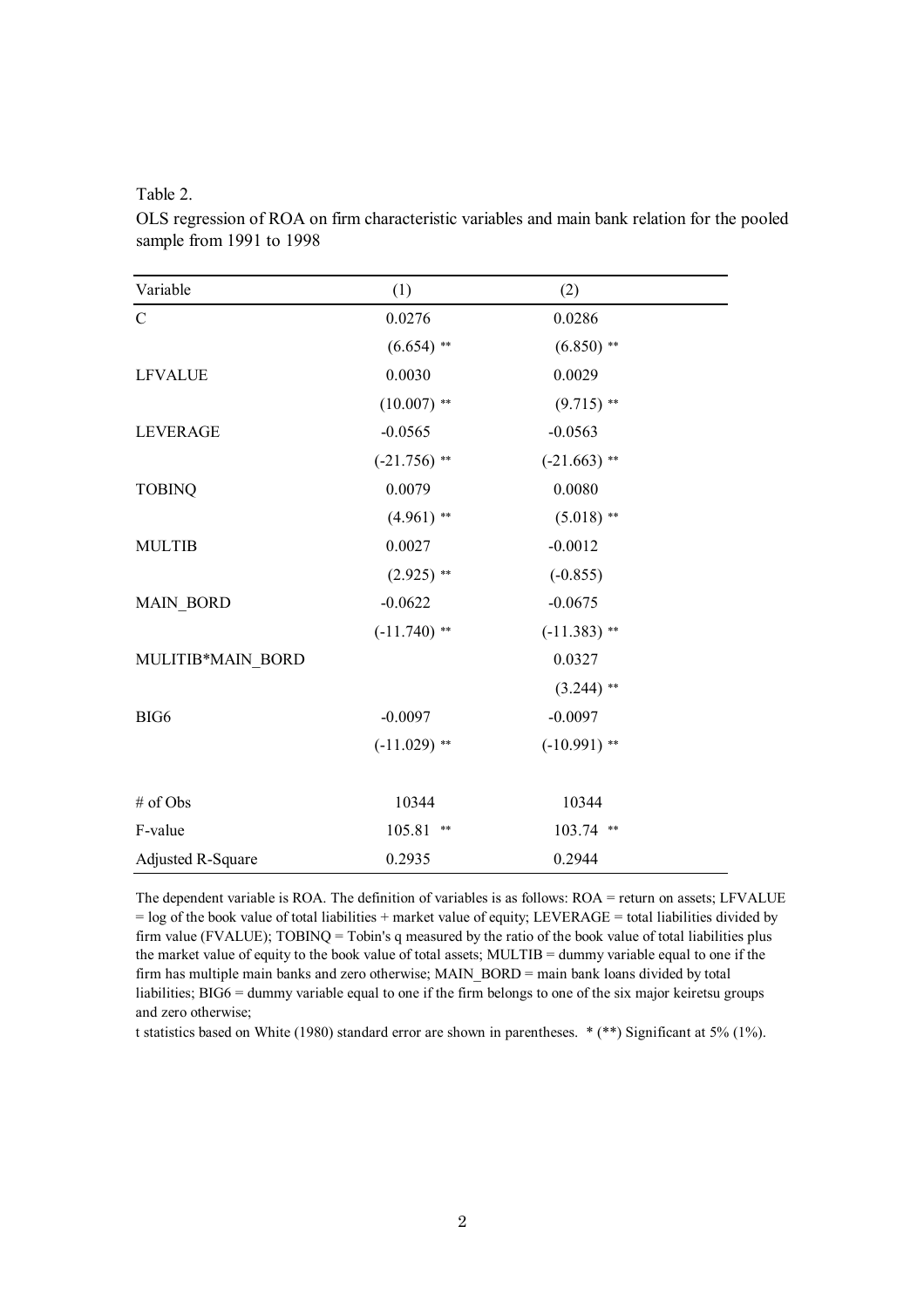|                   | Firms that have bonds |                | Firms that do not have bond |                | Firm value>median |                | Firm value<=median |                | Tobin's q>median |                | Tobin's $q \le$ =median |                |
|-------------------|-----------------------|----------------|-----------------------------|----------------|-------------------|----------------|--------------------|----------------|------------------|----------------|-------------------------|----------------|
|                   | (1)                   | (2)            | (3)                         | (4)            | (5)               | (6)            | (7)                | (8)            | (9)              | (10)           | (11)                    | (12)           |
| Variable          |                       |                |                             |                |                   |                |                    |                |                  |                |                         |                |
| $\mathcal{C}$     | 0.0332                | 0.0345         | 0.0104                      | 0.0110         | 0.0404            | 0.0410         | 0.0075             | 0.0085         | 0.0486           | 0.0502         | 0.0119                  | 0.0122         |
|                   | $(6.220)$ **          | $(6.459)$ **   | (1.277)                     | (1.347)        | $(6.708)$ **      | $(6.813)$ **   | (0.811)            | (0.915)        | $(6.671)$ **     | $(6.831)$ **   | $(2.418)$ *             | $(2.482)$ *    |
| <b>LFVALUE</b>    | 0.0011                | 0.0010         | 0.0054                      | 0.0054         | 0.0003            | 0.0002         | 0.0067             | 0.0066         | 0.0024           | 0.0022         | 0.0020                  | 0.0020         |
|                   | $(3.111)$ **          | $(2.833)$ **   | $(8.059)$ **                | $(8.012)$ **   | (0.715)           | (0.577)        | $(8.163)$ **       | $(8.070)$ **   | $(4.790)$ **     | $(4.475)$ **   | $(6.088)$ **            | $(6.023)$ **   |
| <b>LEVERAGE</b>   | $-0.0528$             | $-0.0528$      | $-0.0525$                   | $-0.0524$      | $-0.0546$         | $-0.0543$      | $-0.0562$          | $-0.0562$      | $-0.0707$        | $-0.0704$      | $-0.0414$               | $-0.0413$      |
|                   | $(-12.950)$ **        | $(-12.824)$ ** | $(-13.831)$ **              | $(-13.806)$ ** | $(-12.932)$ **    | $(-12.896)$ ** | $(-17.983)$ **     | $(-17.966)$ ** | $(-14.585)$ **   | $(-14.515)$ ** | $(-16.447)$ **          | $(-16.414)$ ** |
| <b>TOBINQ</b>     | 0.0163                | 0.0162         | 0.0044                      | 0.0045         | 0.0156            | 0.0157         | 0.0008             | 0.0009         | 0.0037           | 0.0038         | 0.0237                  | 0.0237         |
|                   | $(5.550)$ **          | $(5.474)$ **   | $(2.159)$ *                 | $(2.207)$ *    | $(6.468)$ **      | $(6.537)$ **   | (0.551)            | (0.608)        | (1.841)          | (1.919)        | $(7.687)$ **            | $(7.685)$ **   |
| <b>MULTIB</b>     | 0.0023                | $-0.0013$      | 0.0037                      | $-0.0007$      | 0.0013            | $-0.0014$      | 0.0034             | $-0.0007$      | 0.0033           | $-0.0030$      | 0.0019                  | 0.0008         |
|                   | $(2.157)$ *           | $(-0.886)$     | $(2.019)$ *                 | $(-0.233)$     | (1.263)           | $(-0.876)$     | $(2.203)$ *        | $(-0.273)$     | $(2.254)$ *      | $(-1.463)$     | (1.724)                 | (0.452)        |
| <b>MAIN BORD</b>  | $-0.0664$             | $-0.0732$      | $-0.0576$                   | $-0.0615$      | $-0.0466$         | $-0.0527$      | $-0.0627$          | $-0.0668$      | $-0.0846$        | $-0.0925$      | $-0.0434$               | $-0.0450$      |
|                   | $(-8.450)$ **         | $(-8.103)$ **  | $(-7.913)$ **               | $(-7.674)$ **  | $(-6.941)$ **     | $(-6.637)$ **  | $(-9.167)$ **      | $(-8.831)$ **  | $(-9.114)$ **    | $(-8.961)$ **  | $(-8.626)$ **           | $(-8.526)$ **  |
| MULTIB*MAIN BORD  |                       | 0.0395         |                             | 0.0265         |                   | 0.0295         |                    | 0.0281         |                  | 0.0583         |                         | 0.0085         |
|                   |                       | $(2.762)$ **   |                             | (1.710)        |                   | $(2.326)$ *    |                    | (1.906)        |                  | $(3.809)$ **   |                         | (0.653)        |
| BIG6              | $-0.0066$             | $-0.0065$      | $-0.0146$                   | $-0.0147$      | $-0.0056$         | $-0.0056$      | $-0.0105$          | $-0.0106$      | $-0.0106$        | $-0.0105$      | $-0.0055$               | $-0.0055$      |
|                   | $(-7.808)$ **         | $(-7.713)$ **  | $(-4.644)$ **               | $(-4.661)$ **  | $(-5.667)$ **     | $(-5.656)$ **  | $(-1.814)$         | $(-1.825)$     | $(-8.257)$ **    | $(-8.131)$ **  | $(-5.458)$ **           | $(-5.471)$ **  |
| # of Obs          | 6417                  | 6417           | 3927                        | 3927           | 5172              | 5172           | 5172               | 5172           | 5172             | 5172           | 5172                    | 5172           |
| F-value           | 82.93 **              | $81.28$ **     | 33.93 **                    | 33.22 **       | $80.10$ **        | 78.39 **       | $40.99$ **         | $40.16$ **     | 57.91 **         | 57.02 **       | 35.48 **                | 34.66 **       |
| Adjusted R-Square | 0.3436                | 0.3445         | 0.2559                      | 0.2563         | 0.3854            | 0.3860         | 0.2407             | 0.2413         | 0.3109           | 0.3127         | 0.2147                  | 0.2147         |

Table 3. OLS regression of ROA on firm characteristic varaibles and main bank relation with various sample splits from 1991 to 1998

The dependent variable is ROA. The definition of variables is as follows: ROA = return on assets; LFVALUE = log of the book value of total liabilities + market value of equity; LEVERAGE = total liabilities divided by firm value (FVALUE); TOBINQ = Tobin's q measured by the ratio of the book value of total liabilities plus the market value of equity to the book value of total assets; MULTIB = dummy variable equal to one if the firm has multiple main banks and zero otherwise; MAIN\_BORD = main bank loans divided by total liabilities; BIG6 = dummy variable equal to one if the firm belongs to one of the six major keiretsu groups and zero otherwise;

t statistics based on White (1980) standard error are shown in parentheses. \* (\*\*) Significant at 5% (1%).